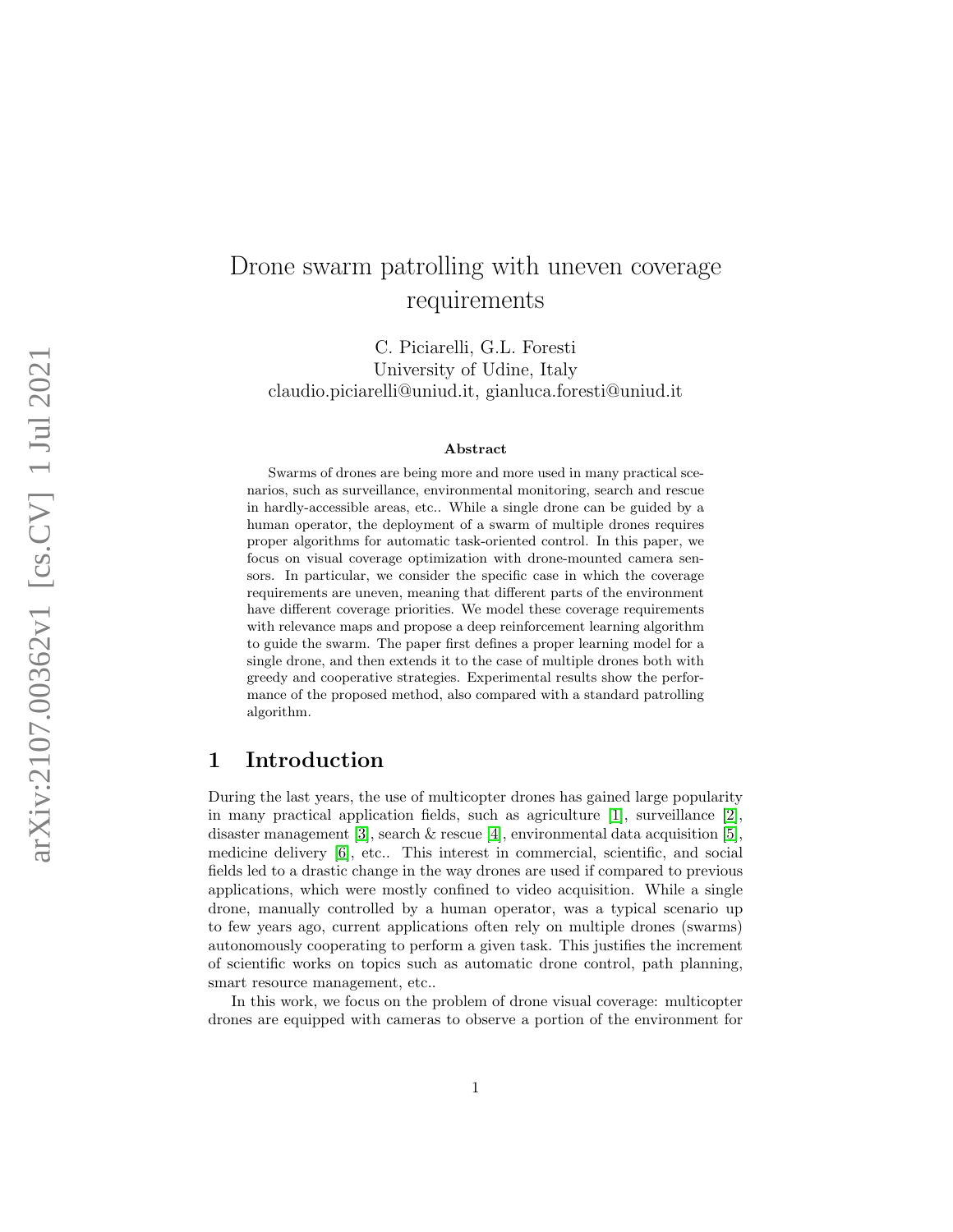specific tasks (e.g. surveillance) and the observed area must be optimized according to given criteria, under the assumption that the environment is too large to get a simultaneous full coverage. For example, in a surveillance application, a basic requirement could be that no area is left uncovered for more than a given amount of time, in order to avoid "blind spots" in the surveillance application.

A task like the one just described can be accomplished with uniform coverage, given that enough drones are available. In this paper, however, we want to investigate scenarios with uneven coverage requirements. This means that not all the areas of the environment have the same importance: some parts should be observed more frequently, or require immediate coverage, if compared to other zones. Each point of the environment thus has a given priority (or relevance, using the term that will be adopted in the rest of the paper), and the goal of the system is to find a patrolling strategy that optimally covers the environment according to these relevance requirements. For example, in a disaster management context such as a flooding or fire in extended rural areas, the zones around known buildings should have priority for visual inspection in order to quickly identify people in danger.

We propose to model the problem of prioritized visual coverage as a Markov Decision Process, where each drone is an agent that can actuate several actions to change its state (e.g. moving forward, rotating, zooming the camera, etc.) and it gets a reward (either positive or negative) in terms of coverage quality as a consequence of its actions. This model allows to search for a patrolling strategy using reinforcement learning, thus letting the drone learn from experience rather than explicitly giving a patrolling algorithm. The reinforcement learning algorithm will be implemented using a neural network, thanks to the Deep Q-Network architecture. The proposed model is theoretical, meaning that the set of actions and the state space do not consider all the variables of a realworld system (such as drone movement inertia, power consumption constraints, etc.) however it can be used as a reference framework for possible implementations. Our basic idea of reinforcement-learning-based patrolling was already presented in [\[7\]](#page-26-3), however in that work only the single-drone case was considered. In this paper we extend our previous work by improving the patrolling model (see eq. [23\)](#page-10-0) and by considering the novel scenario of multi-drone swarms. In this case we propose two different strategies, a greedy and a cooperative one, depending on the type of information shared between drones. Compared to [\[7\]](#page-26-3), also the experimental results have been extended, even for the single-drone scenario.

The paper is organized as follows: in Section [2](#page-2-0) we review some of the most relevant works in literature regarding drone coverage tasks, while in Section [3](#page-3-0) we recap the basic theory behind reinforcement learning and its deep learning implementations. In Section [4,](#page-6-0) the Markov Decision Process model for a single drone is described by defining the state space, the action space, and the reward function in terms of visual coverage of relevance maps. A patrolling strategy is then implemented using the given model, which is then extended to the case of multiple drones in Section [5,](#page-11-0) where two swarm patrolling strategies are proposed. Experimental results are given in Section [6.](#page-15-0)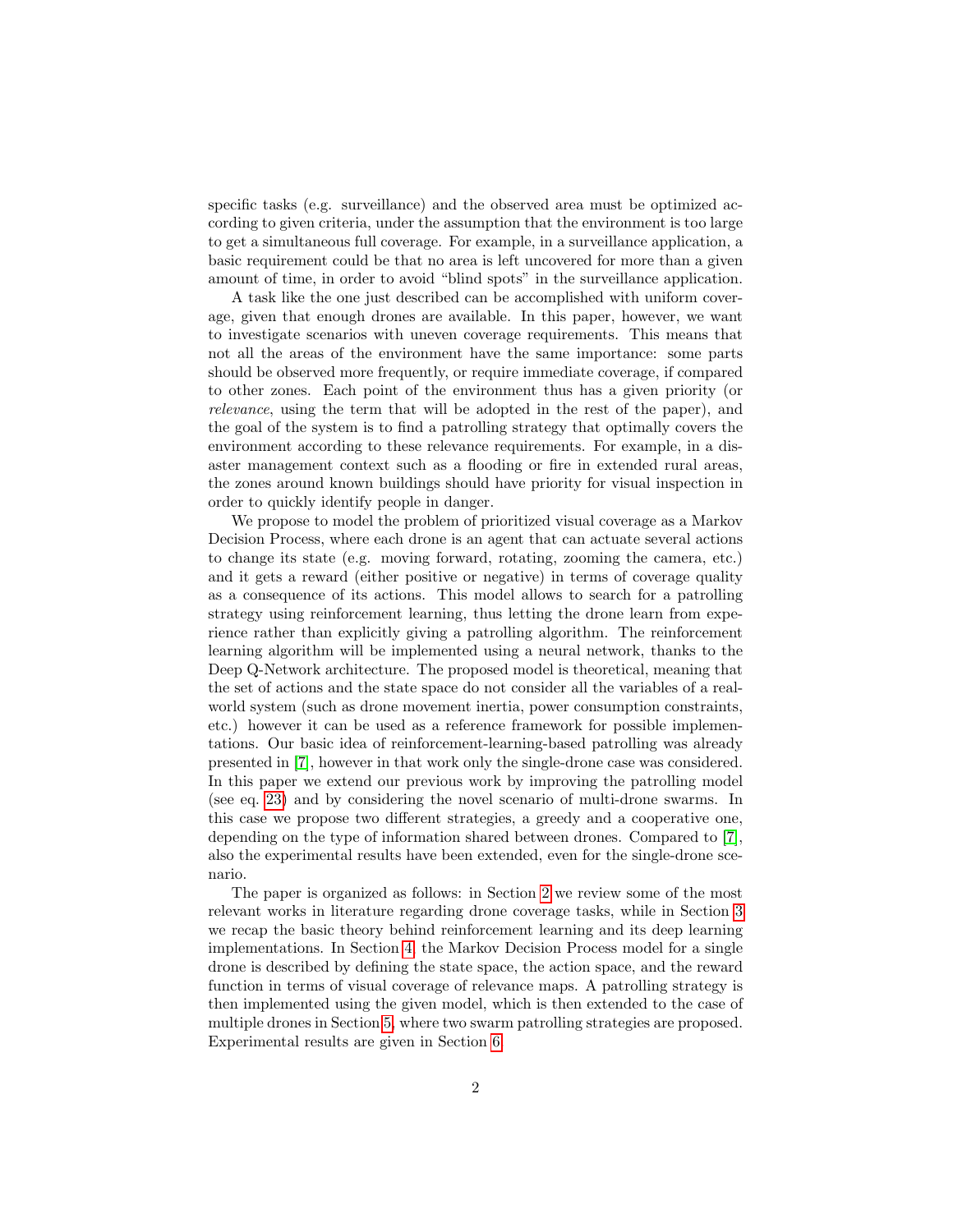# <span id="page-2-0"></span>2 Related works

The problem of drone control for patrolling tasks has been studied by several authors. A survey of coverage path planning algorithms in robotics can be found in [\[8\]](#page-26-4), while [\[9\]](#page-26-5) is specifically focused on drones. Here, the authors propose a taxonomy of the cited methods, ranging from simple geometric flight patterns to more complex grid-based solutions considering full and partial information about the area of interest. The authors mostly focus on how to cover areas with complex geometrical shapes but, in contrast with the proposed method, none of the surveyed works explicitly considers uneven coverage requirements, neither addresses the problem using neural networks.

In [\[10\]](#page-26-6), the authors give a survey on dynamic reconfiguration of camera networks, which is a superset of the considered problem. They explicitly discuss coverage optimization methods and drone deployment strategies, although the two topics are separated: surveyed coverage-oriented methods are mostly focused on PTZ camera networks (in which the camera cannot translate), while the analyzed drone reconfiguration works are more focused on resource management (e.g. as in [\[11,](#page-26-7) [12\]](#page-26-8)).

The joint task of area coverage and resource management has been studied in [\[13\]](#page-26-9), where the authors give a deep mathematical formulation of 3D coverage and they propose a resource-aware algorithm that shift the bulk of spatial redistribution onto less constrained agents. A similar topic is addressed in [\[14\]](#page-26-10), where the problem of coverage-driven path planning is studied from the point of view of resource management such as energy consumption. In [\[15\]](#page-26-11), the problem is analyzed from the novel point of view of path planning in adversarial environments, where the efficient use of chaotic behaviors copes with enemy entities. The work proposed in [\[16\]](#page-27-0) is again oriented to energy-efficient algorithms for coverage optimization, although in this case the authors deal with communication coverage, where drones are used as a communication infrastructure to deal with emergency situations. Other works focus on the decentralized aspects of the task, such as in [\[17\]](#page-27-1): in the case of a swarm of drones, distributing the overall computation over all the agents allows efficient implementations that do not rely on a single point of failure. All these works are thus mostly focused on resource awareness, a topic that we do not address in this work.

To the best of our knowledge, few works have been published dealing with drone coverage problems using neural networks and/or reinforcement learning. The work presented in [\[18\]](#page-27-2) uses a deep-sarsa approach, thus adopting a reinforcement-learning-based approach as in our work, however it is focused on target-based guidance with collision avoidance rather than on patrolling. In [\[19\]](#page-27-3), the authors use reinforcement learning for attitude control, and thus they are more focused on short-term stability-oriented tasks rather than mission-level, long-term objectives like in our case.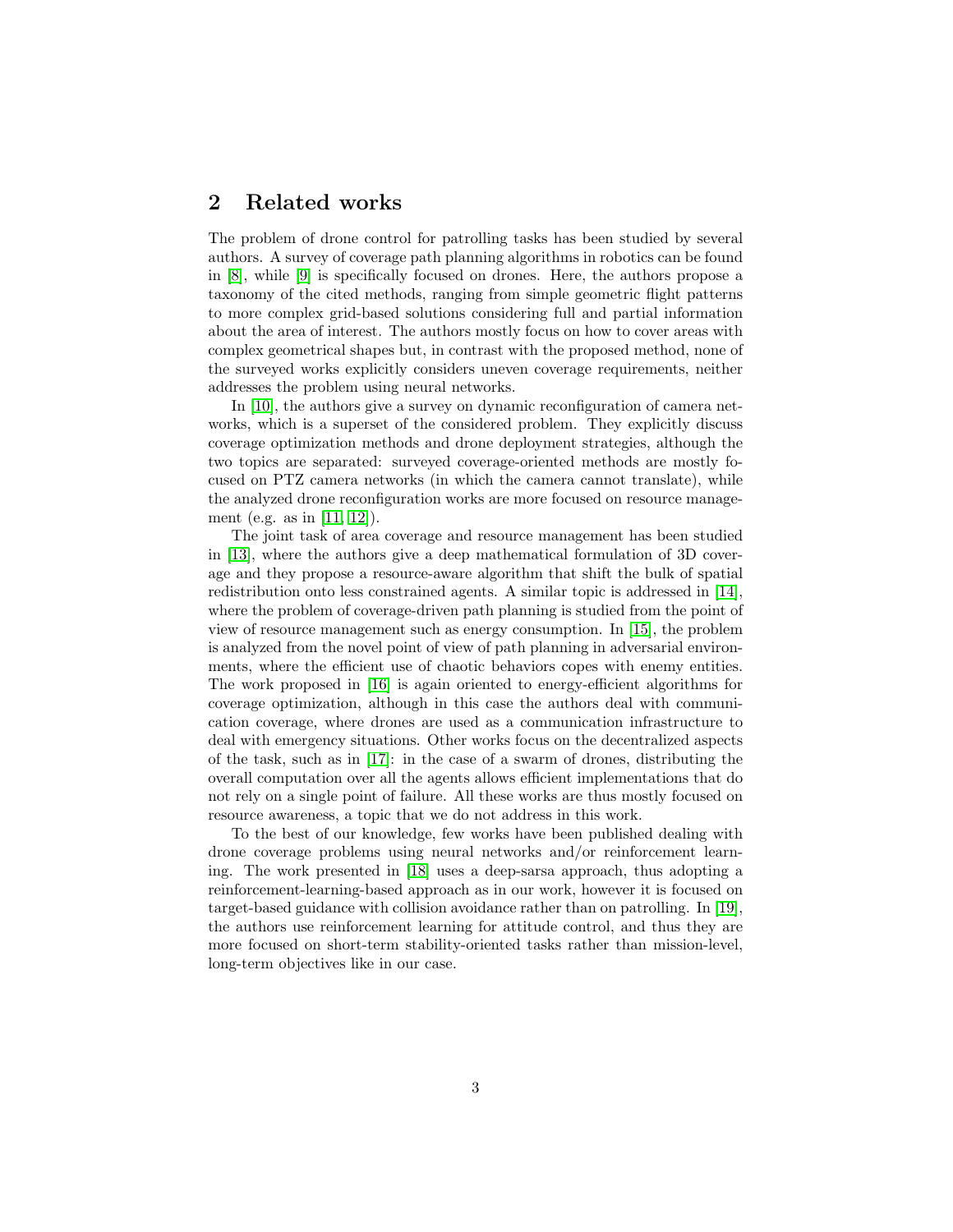### <span id="page-3-0"></span>3 Reinforcement learning essentials

Reinforcement learning is a learning strategy in which an agent in a given state executes an action and gets an immediate reward (or penalty) as a consequence of that action. The goal is to learn from this experience, figuring out the best actions that will eventually lead to a maximization of the total reward on the long term. This approach can be easily applied to coverage-oriented drone patrolling problems, since the drone (the agent) can take several actions (e.g. moving forward, zooming in, etc.) that will impact its visual coverage of the environment. It must be noted that trivial solutions, such as choosing the action that will immediately maximize the coverage, are not suited for problems with uneven coverage requirements. In this case, the best short-term action does not necessarily lead to a good long-term solution, e.g. when the drone must necessarily cross a low-priority area in order to reach an high-priority zone. This justifies the use of reinforcement learning as a technique to find the optimal patrolling strategy.

Formally, reinforcement learning models the problem as a Markov Decision Process  $\mathcal{P} = \{S, A, \tau, r, \gamma\}$ , where S is a finite set of agent states and A is a finite set of actions.  $\tau(s'|s, a)$  is the transition probability from state s to state s' given that action a is executed,  $r(s, a)$  is the reward obtained by executing action a in state s and  $\gamma$  is a discount factor, modeling the importance of immediate, short term rewards with respect to past rewards. A fundamental property of Markov Decision Processes is that the transition probability is defined only in terms of  $s, s'$  and a, thus meaning that the next state will be affected only by the current state and action, and not by the history of previous states. A policy is a probability function  $\pi(a|s)$  denoting the probability for an agent in state s to take action  $a$ , and the goal of reinforcement learning is to find the optimal policy  $\pi^*$  that maximizes the expected total discounted reward:

<span id="page-3-1"></span>
$$
\pi^* = \operatorname*{argmax}_{\pi} \mathbb{E}_{\tau,\pi} \left[ \sum_{i=0}^{\infty} \gamma^i r(s_i, a_i) \right]
$$
 (1)

where  $\mathbb{E}_{\tau,\pi}$  means that the expected value is computed assuming that the states sequence is distributed according to  $\tau$  and the actions are chosen according to  $\pi$ . Several methods have been proposed to solve [\(1\)](#page-3-1), one of the most popular being Q-learning.

### <span id="page-3-3"></span>3.1 Q-learning

The Q-learning algorithm is based on the definition of a function  $Q_{\pi}$  modeling the total discounted reward that can be achieved following the policy  $\pi$  if action a is chosen in state s:

<span id="page-3-2"></span>
$$
Q_{\pi}(s,a) = \mathbb{E}_{\tau,\pi,s_0=s,a_0=a} \left[ \sum_{i=0}^{\infty} \gamma^i r(s_i,a_i) \right]. \tag{2}
$$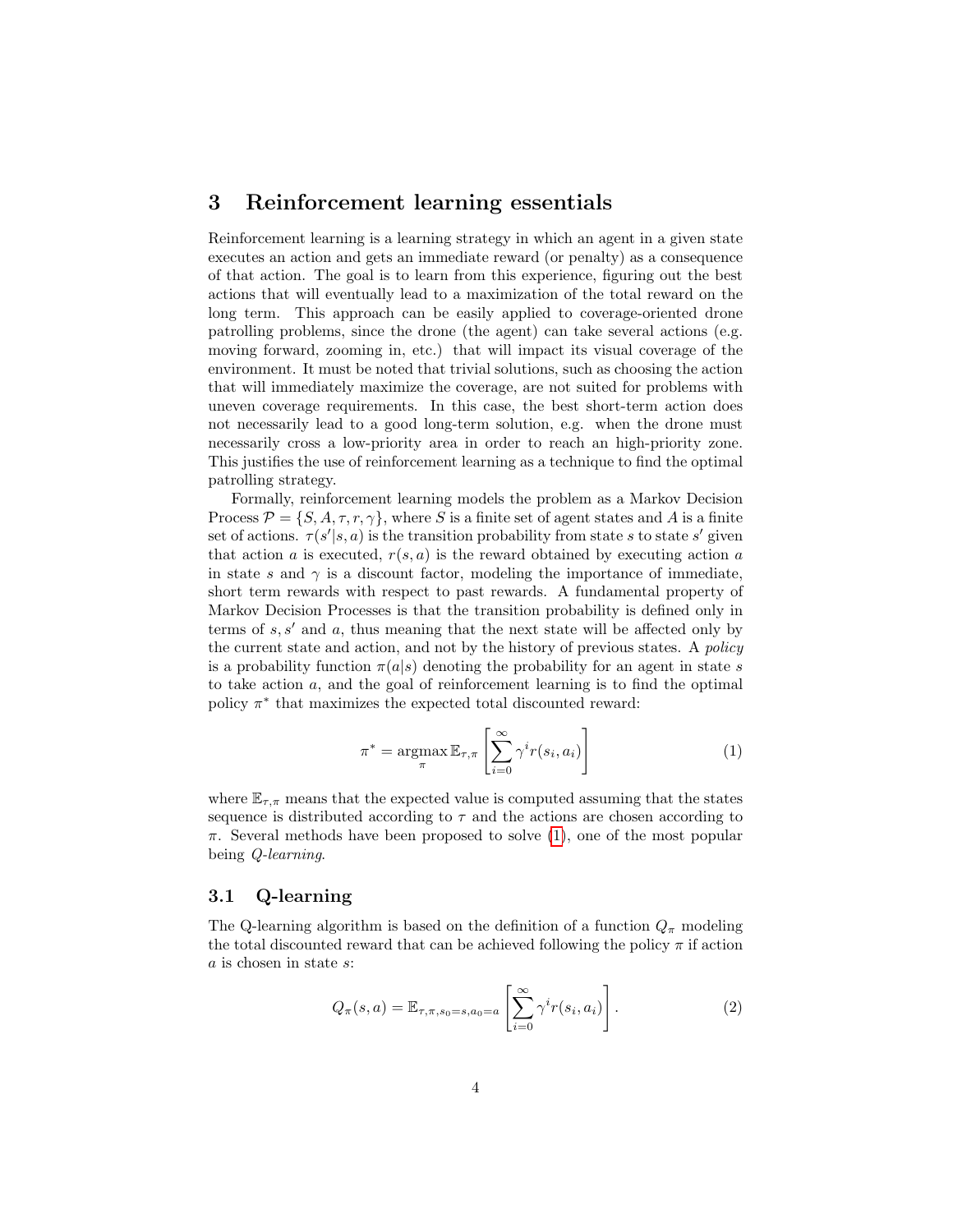Equation [\(2\)](#page-3-2) can be written recursively as:

$$
Q_{\pi}(s, a) = r(s, a) + \gamma \sum_{s', a'} \tau(s'|s, a) \pi(a', s') Q_{\pi}(s', a')
$$
 (3)

and it can be simplified if the optimal policy  $\pi^*$  is considered. In fact,  $\pi^*(a, s)$ , because of its optimality, has a binary nature: it has value 1 for the best action possible and 0 for any other action, thus the  $Q^*$  function for the optimal policy reduces to:

<span id="page-4-0"></span>
$$
Q^*(s, a) = r(s, a) + \gamma \sum_{s'} \tau(s'|s, a) \max_{a'} Q^*(s', a')
$$
 (4)

If we restrict our analysis to deterministic problems, in which also  $\tau(s'|s, a)$  can assume only binary values, eq. [\(4\)](#page-4-0) further simplifies to the so-called Bellman equation [\[20\]](#page-27-4):

<span id="page-4-1"></span>
$$
Q^*(s, a) = r(s, a) + \gamma \max_{a'} Q^*(s', a')
$$
 (5)

where  $s'$  is the state reached from s by executing action  $a$ , in other words it is the only state such that  $\tau(s'|s, a) = 1$ .

The Q-learning algorithm computes  $Q^*$  using eq. [\(5\)](#page-4-1) and dynamic programming. It starts by filling a  $|S| \times |A|$  table with initial random values  $Q_0^*(s, a)$ for each possible combination of states and actions, and then updates them iteratively until convergence according to the following equation:

<span id="page-4-2"></span>
$$
Q_{i+1}^*(s, a) = r(s, a) + \gamma \max_{a'} Q_i^*(s', a'). \tag{6}
$$

In order to apply [\(6\)](#page-4-2), Q-learning requires the knowledge of the reward  $r(s, a)$ . This knowledge comes from experience: in the training phase, the agent is requested to perform actions in order to measure the corresponding reward and accumulate enough data to update  $Q^*$  until convergence. In theory, the actions could be always chosen randomly, but in practice it is more effective to draw some of them from the partially-learned policy in order to evaluate the most promising parts of the state-action space. This approach is called explorationexploitation strategy, where exploration refers to the random choice of actions to explore previously unseen state-action pairs and exploitation refers to exploiting the current estimate  $Q_i^*$  in order to choose the action that maximizes it in the current state. A typical training starts with exploration only, and the exploitation becomes more and more frequent as the iterative process progresses.

Once Q<sup>∗</sup> is computed, finding the optimal policy is trivial, since the best action to be taken in state s is the one that maximizes  $Q^*(s, \cdot)$ .

#### <span id="page-4-3"></span>3.2 Deep Q-Networks

The dynamic programming approach described in section [3.1](#page-3-3) requires the memorization of a  $|S| \times |A|$  table which is often impractical, since  $-S$ — could be large (or even infinite, if we extend the definition of Markov Decision Processes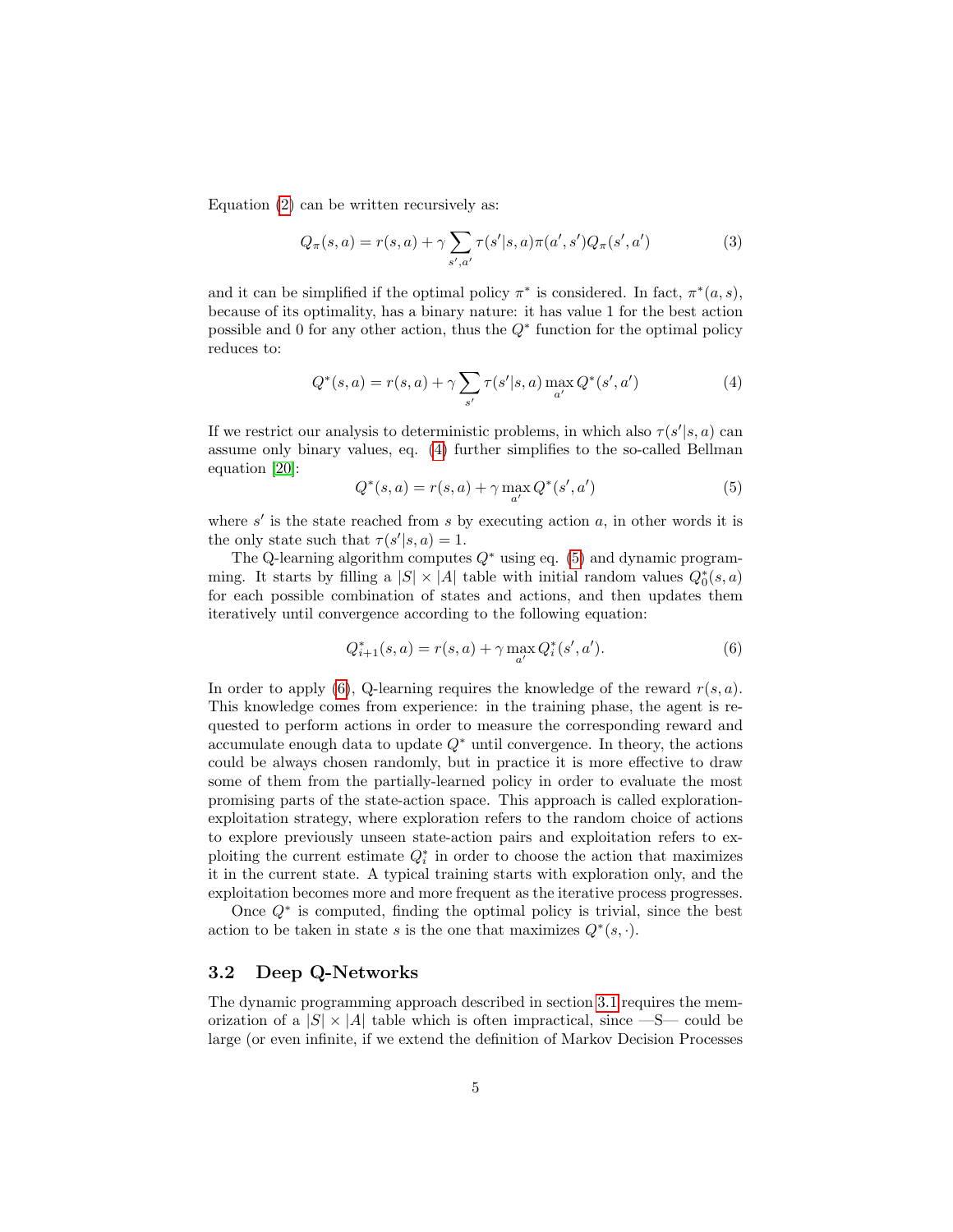to infinite state spaces, e.g. with continuous rather than discrete values). Deep Q-Networks approaches [\[21,](#page-27-5) [22\]](#page-27-6) solve the problem by using deep neural networks as function approximators for  $Q^*$ .

Let  $Q^*(s; \theta)$  be a neural network with parameters  $\theta$ , taking as input a state s and giving as output the values  $Q^*(s; \theta)|_k, k \in \{1 \dots |A|\}$  representing the  $Q^*$  value for each possible action in state s. Then, when an experience tuple  $(s, a, r, s')$  is acquired, it can be used to train the network by minimizing the following MSE loss function:

<span id="page-5-0"></span>
$$
L(\theta) = \mathbb{E}\left[ (Y - Q^*(s; \theta)|_a)^2 \right] \tag{7}
$$

representing the difference between the current estimate  $Q^*(s; \theta)|_a$  of the value of action  $a$  in state  $s$  and the new estimate that can be computed from the experience, defined as:

<span id="page-5-1"></span>
$$
Y = r(s, a) + \gamma \max_{k} Q^*(s'; \theta)|_k.
$$
 (8)

The computation of the loss function [7](#page-5-0) can lead to bias issues in practical implementations. Neural networks are typically trained in small batches, and if the experience data of a batch come from the same experiment (e.g. subsequent steps of the same agent) they can lead to biased computation of the expected value. In order to avoid this problem, a replay memory can be used, which consists in a large set of experience tuples. During the training phase the tuples, rather than being directly used to train the network, are stored in the replay memory. Batches are then built by sampling the replay memory with uniform distribution, thus avoiding to build batches composed only of highly correlated tuples.

Another problem in the computation of the loss function comes from the network parameters  $\theta$  which are used both for action selection in eq. [\(8\)](#page-5-1) and for action evaluation in eq. [\(7\)](#page-5-0). It has been proven that this could lead to biased results [\[23\]](#page-27-7), which can be avoided by decoupling selection and evaluation using two different networks. Two of the most popular approaches are the Target Network approach [\[21\]](#page-27-5), in which the new estimate is defined as:

$$
Y = r(s, a) + \gamma \max_{k} Q^*(s'; \theta^-)|_k \tag{9}
$$

and the Double DQN approach [\[23\]](#page-27-7):

<span id="page-5-2"></span>
$$
Y = r(s, a) + \gamma Q(s'; \theta^{-})|_{\text{argmax}_{k} Q(s'; \theta)|_{k}}
$$
(10)

where  $\theta^-$  are the parameters of a second deep Q-network. This second network, rather than being trained independently, is generally defined in terms of the first network, either via hard update  $(\theta^-$  is set to  $\theta$  every a fixed number of epochs) or via soft update at each epoch  $i$ , according to a temporal smoothness factor  $\alpha \in [0,1]$ :

<span id="page-5-3"></span>
$$
\theta_i^- = (1 - \alpha)\theta_{i-1}^- + \alpha\theta_i. \tag{11}
$$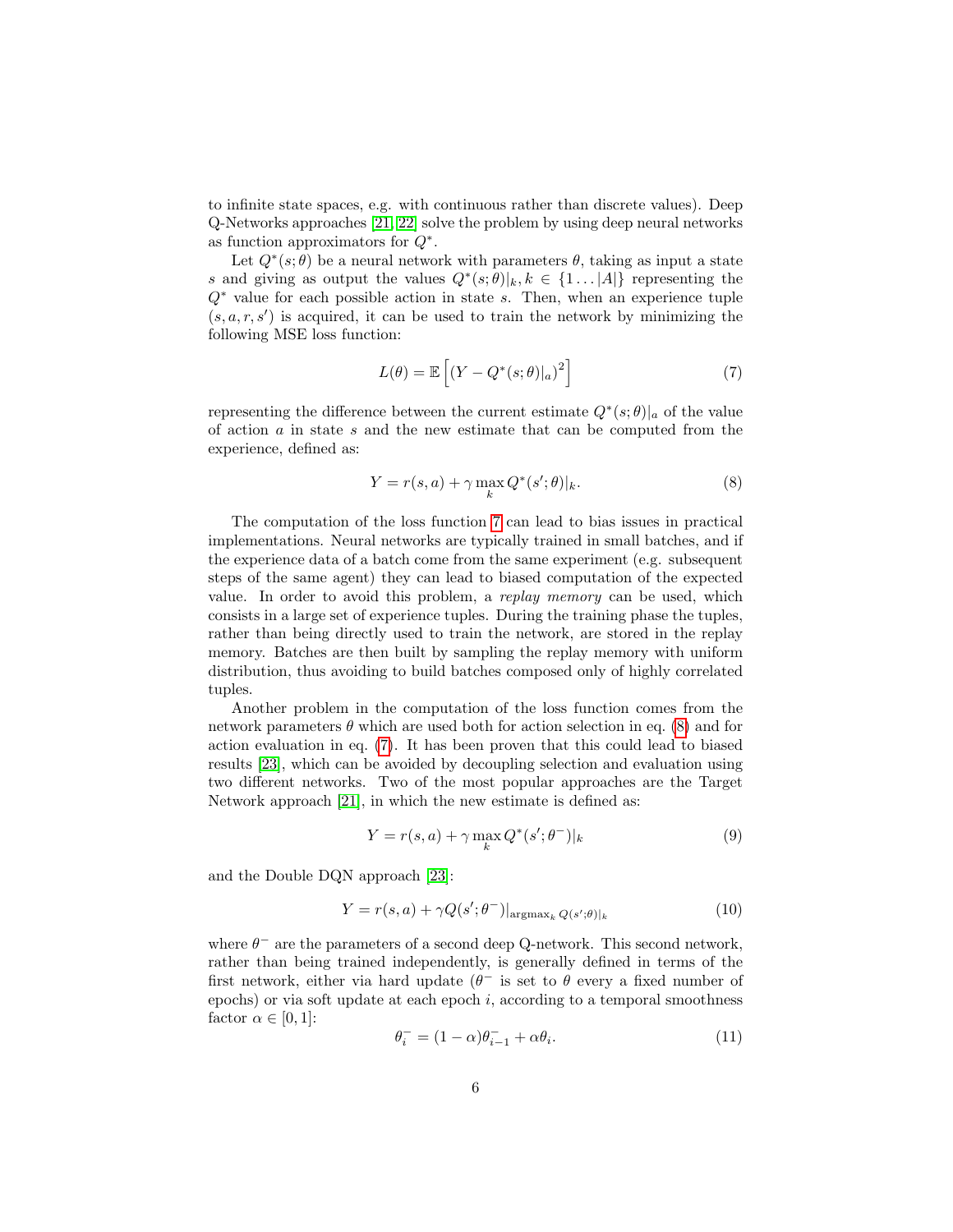# <span id="page-6-0"></span>4 Single drone model

In order to apply reinforcement learning techniques to drone patrolling tasks, we must model the drone as a Markov Decision Process agent. This implies defining its possible states, the actions and a reward function giving a positive or negative feedback to each action.

#### <span id="page-6-1"></span>4.1 State space

The state space should consider all the relevant parameters that define the drone setup at a given time instant. We identified six parameters that directly influence the visual coverage of a drone. Formally, a drone state is a tuple  $s = \{x, y, z, \psi, \phi, f\}$  defined as:

- $x, y, z$ : spatial coordinates of the drone;
- $\psi$ : camera orientation angle;
- $\bullet$   $\phi$ : camera tilt angle;
- $f$ : camera focal length.

The spatial coordinates  $x, y, z$  are referred to a world reference system, and are limited by the borders of the area to be monitored and by the maximum flying height the drone can reach. The camera orientation angle  $\psi \in [0, 2\pi]$  is the camera azimuth, expressed as the angle between the camera frontal axis and the X axis of the world reference system. The camera tilt angle  $\phi \in [0, \pi/2]$ describes the elevation of the camera, where  $\phi = 0$  is the camera pointed at the horizon and  $\phi = \pi/2$  is a nadiral view. Finally, the focal length f is included in the state to model zoom cameras, and its range is hardware dependent.

Observe that we did not include the drone azimuth in the state space, as this information is not relevant. The proposed work is focused on multicopter drones, which can move freely in the three spatial dimensions (as opposed to fixedwing drones), thus identifying a frontal axis is unnecessary: in the proposed framework, a drone aiming north and moving frontward is equivalent to a drone aiming east and moving leftward.

### 4.2 Action space

As done for the state space, we identified a a set of drone actions that directly influence the visual coverage of the drone. The action space consists of a total of 12 actions:

- Move  ${Forward Backward Left Right Up Down }$ ;
- Rotate  ${Left Right};$
- Tilt  $\{Down Up\};$
- Zoom  $\{\text{In} \text{Out}\}.$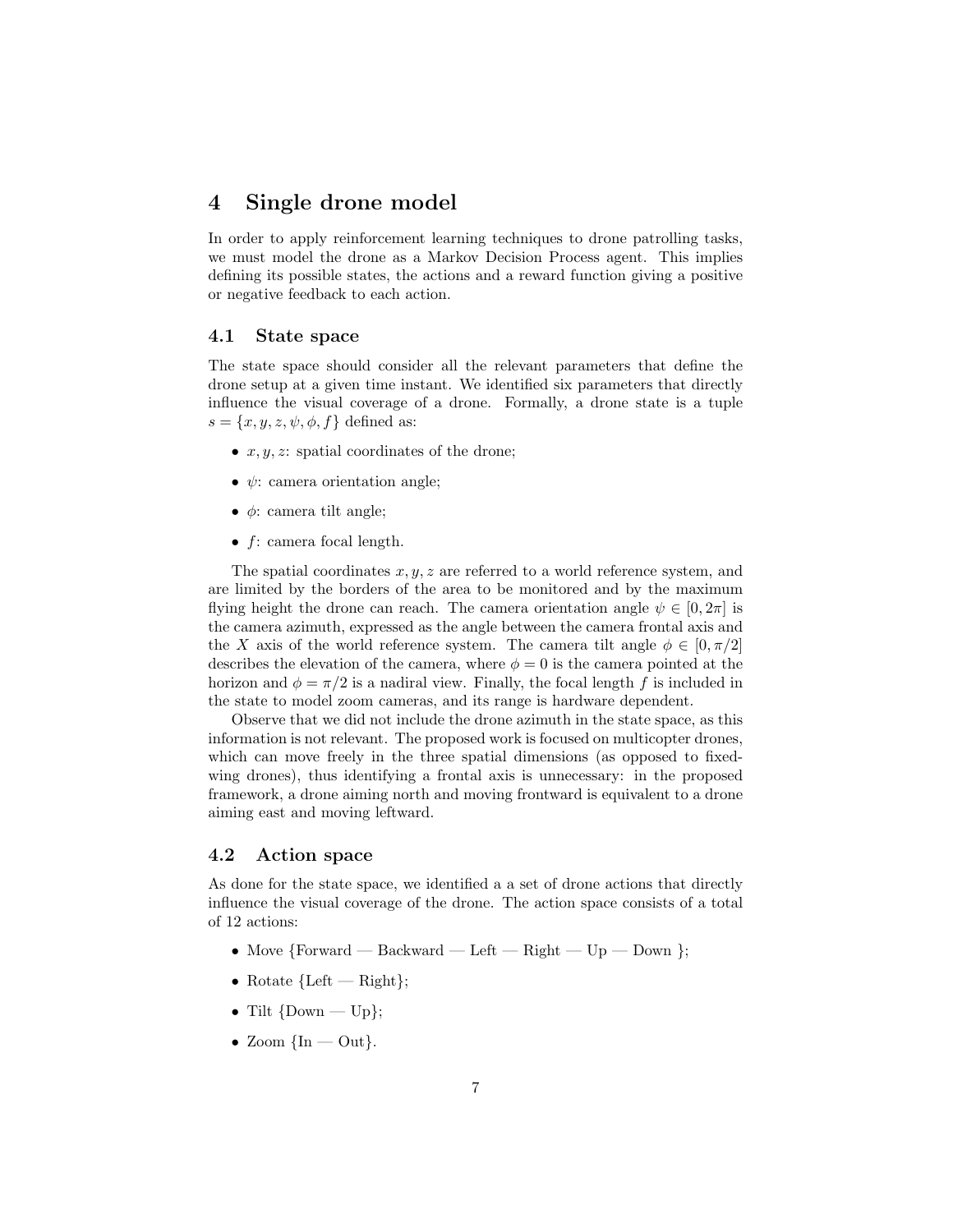<span id="page-7-0"></span>

Figure 1: Camera reference system.

The Move actions translate the drone in the 3D space and influence the  ${x, y, z}$  components of the drone state. Without loss of generality, the front direction is assumed to be the camera orientation angle: as described in [4.1,](#page-6-1) there is no need to decouple drone and camera azimuths. The camera orientation is defined by the Rotate and Tilt actions, which respectively influence the  $\{\psi, \phi\}$ parameters. Finally the Zoom actions change the focal length f and thus the zoom level of the camera.

Note that the proposed actions do not quantify the amount of requested change, e.g. how much the drone should move when a MoveForward action is executed. Ideally those values should be continuous, and the action space would be infinite. However, the reinforcement learning techniques described in section [3](#page-3-0) require a finite action space, and thus the actions must be discretized. The amount of parameter change caused by each action is thus fixed and defined a priori. For example, the experimental results discussed in section [6](#page-15-0) have been obtained with a *Rotate* step of  $\pi/16$ , meaning that the camera performs a full  $2\pi$  rotation after 32 Rotate actions in the same direction.

### <span id="page-7-1"></span>4.3 Visual coverage

In order to evaluate the visual coverage quality of a drone, we need a way to compute the portion of the environment observed by the camera. Let us consider a reference system as the one depicted in Figure [1,](#page-7-0) where the origin lies on the center of the camera optics, the Y axis points upwards and the Z axis is initially aligned with the camera optical axis when the camera points at the horizon with no rotation. The effect of actions  $Rotate \{Left - Right\}$  can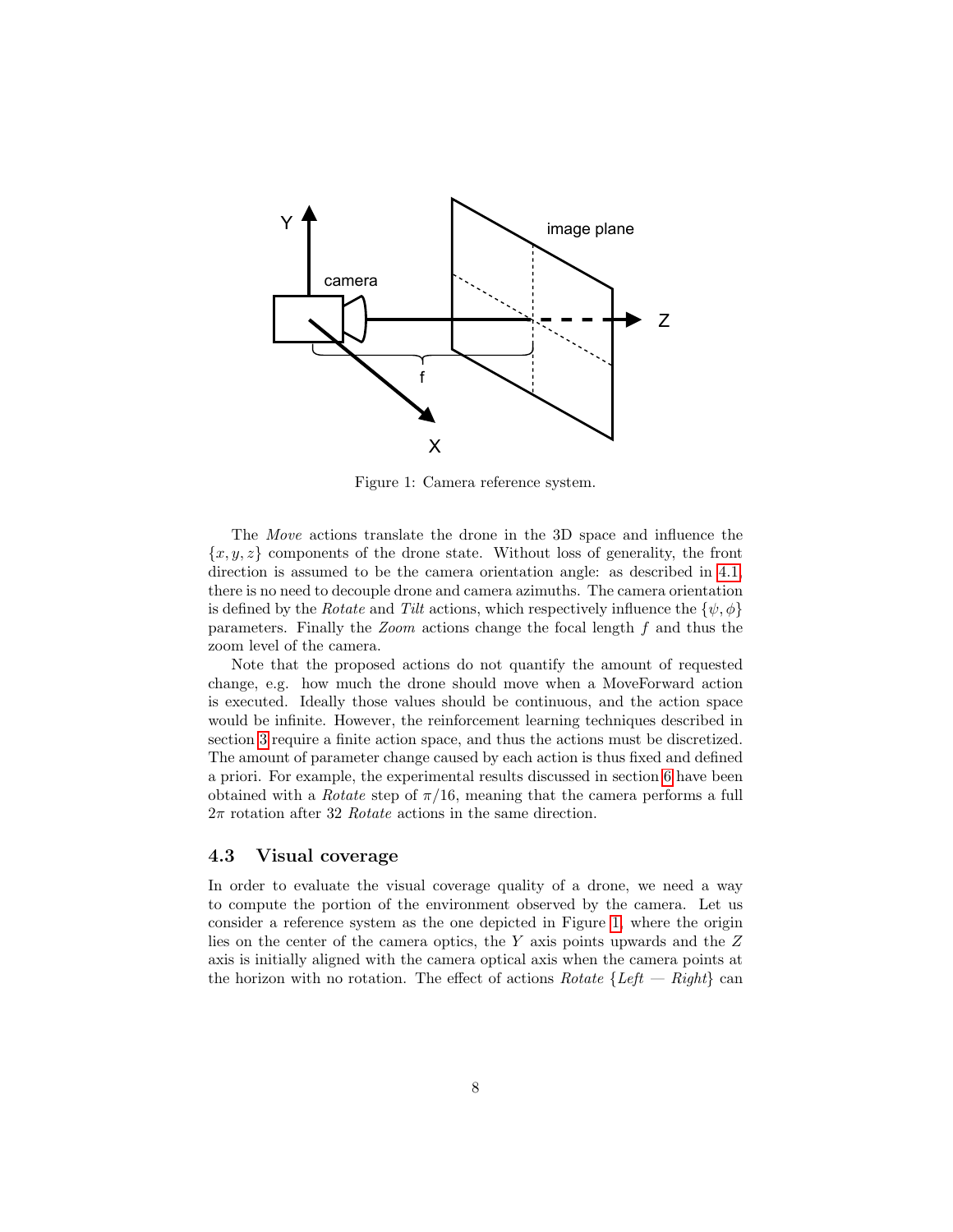be modeled by a rotation matrix  $R_{\psi}$  around the Y axis:

$$
R_{\psi} = \begin{bmatrix} \cos \psi & 0 & \sin \psi \\ 0 & 1 & 0 \\ -\sin \psi & 0 & \cos \psi \end{bmatrix}
$$
 (12)

while the actions Tilt {  $Up - Down$ } are modeled by a rotation around the X axis:

$$
R_{\phi} = \begin{bmatrix} 1 & 0 & 0 \\ 0 & \cos \phi & \sin \phi \\ 0 & \sin \phi & \cos \phi \end{bmatrix} . \tag{13}
$$

Any camera configuration can thus be modeled by a combination  $R_{\psi\phi}$  of the two matrices, observing that the tilt rotation must be applied first, in order to correctly model the motion of a gimbal camera:

<span id="page-8-0"></span>
$$
R_{\psi\phi} = R_{\psi} R_{\phi} = \begin{bmatrix} \cos\psi & \sin\psi\sin\phi & \sin\psi\cos\phi \\ 0 & \cos\phi & \sin\phi \\ -\sin\psi & \sin\phi\cos\psi & \cos\phi\cos\psi \end{bmatrix} . \tag{14}
$$

By using the matrix [\(14\)](#page-8-0), it is possible to project on the ground plane any point on the image plane, given the camera rotation and tilt angle. Let  $p = (x, y)$ be a pixel in the image plane. According to the camera pinhole model, the focal length  $f$  is the distance between the optics and the image plane itself, and thus the coordinates of the pixel in the camera reference frame are  $\hat{p} = (\delta_x x, \delta_y y, f)$ , where  $\delta_x, \delta_y$  are the pixel sizes of the imaging sensor. If the camera is rotated and tilted, point  $\hat{p}$  is moved to  $\hat{p}_{\psi\phi} = R_{\psi\phi}\hat{p}$ . By switching to a world reference system, where the camera has coordinates  $C = (C_x, C_y, C_z)$ , the parametric equation of a line parallel to vector  $\hat{p}_{\psi\phi}$  and passing through C is:

<span id="page-8-2"></span>
$$
L(t) = C + t\hat{p}_{\psi\phi}.
$$
\n<sup>(15)</sup>

To find the intersection of  $L$  with the ground plane it is sufficient to set the Y world coordinates to zero:

<span id="page-8-1"></span>
$$
C_y + t\hat{p}_{\psi\phi,y} = 0
$$
  
\n
$$
t = -C_y/\hat{p}_{\psi\phi,y}
$$
\n(16)

and by substituting [\(16\)](#page-8-1) in [\(15\)](#page-8-2) we get the projection  $p<sub>g</sub>$  of point p on the ground plane:

<span id="page-8-3"></span>
$$
p_g = C - \frac{C_y}{\hat{p}_{\psi\phi,y}} \hat{p}_{\psi\phi}.
$$
\n(17)

By using  $(17)$ , it is possible to project on the ground plane any point p in the image plane given the camera angles  $\psi$ ,  $\phi$ . If the equation is applied to the four corners of the image plane, it is thus possible to compute the corners of the trapezoidal projection of the image plane on the ground plane, which is the portion of the environment observed by the camera (we here assume that no point lies above the horizon). We define this zone the visual coverage of the drone in state s, for now on denoted as  $V(s)$ .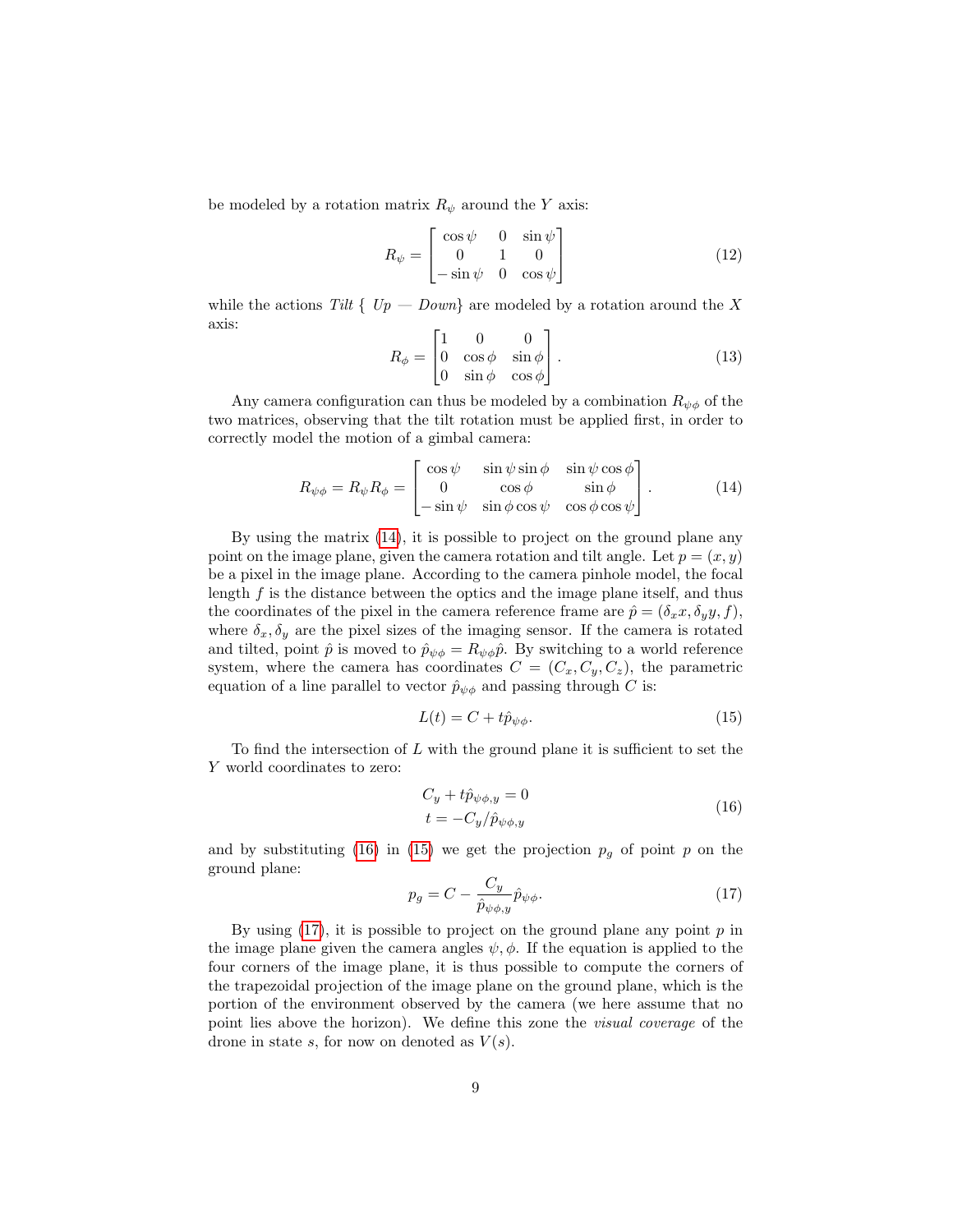<span id="page-9-0"></span>

Figure 2: Penalty function to penalize large visual coverage.

### <span id="page-9-1"></span>4.4 Reward function

As stated in section [1,](#page-0-0) this works deals with the case of uneven coverage requirements. This means that not all the portions of the environment have the same priority, and some areas are more important than others and require immediate visual inspection. In [\[24\]](#page-27-8), the authors used this approach to focus a surveillance system on the areas with highest activity, while in [\[25\]](#page-27-9) the high priority areas were identified by audio sensors. In general, the definition of these areas is extremely context-dependent, and here we just assume that such a definition exists in the form of a *relevance map*. A relevance map  $\mathcal{M}(x, y) : \mathbb{R}^2 \to [0, 1]$ is thus a function taking as input the  $(x, y)$  coordinates of a point in the world reference system and returning a value in the range [0, 1] denoting the relevance of that point, i.e. the relative importance of getting visual coverage of that point with respect to the rest of the map.

It is now possible to define the *observed relevance*  $\rho(s)$  of a drone in state s as the total relevance within its visual coverage:

$$
\rho(s) = \int\int_{V(s)} \mathcal{M}(x, y) \, dA \tag{18}
$$

or, in the likely case that  $M$  is discretized in a matrix:

<span id="page-9-2"></span>
$$
\rho(s) = \sum_{(x,y)\in V(s)} \mathcal{M}(x,y) \tag{19}
$$

where  $V(s)$  is the visual coverage of the drone, as defined in section [4.3.](#page-7-1)

The drone reward function could thus be defined in terms of its observed relevance, giving a positive reward to actions that increase  $\rho(s)$ . However, additional constraints are needed in order to avoid extreme cases, such as the drone flying at the maximum possible height trying to cover the entire area. Despite in small areas this could be a viable solution, in larger environments it is most probably a useless configuration from a practical point of view because of the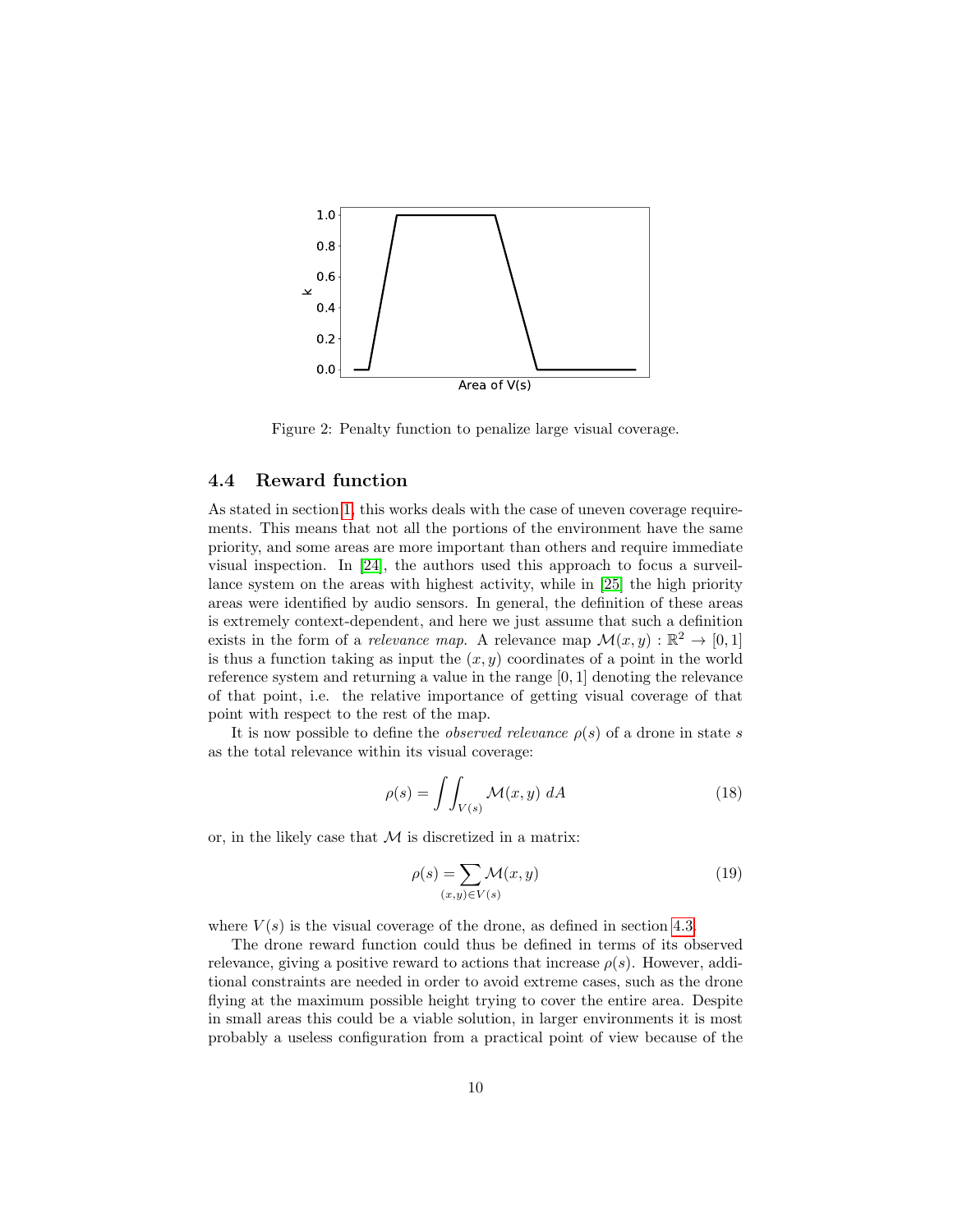very low spatial resolution (pixel per meter) of the acquired images. We thus enforce a constraint on the size of the visual coverage by defining a penalty function  $k : \mathbb{R} \to [0, 1]$  such as the one shown in figure [2](#page-9-0) that penalizes coverages which are either too small or too large for practical applications; the shape and tuning of  $k$  is of course application dependent. We thus define the *Constrained* Observed Relevance (COR) as:

<span id="page-10-1"></span>
$$
\hat{\rho}(s) = k(V(s)) \,\rho(s). \tag{20}
$$

The drone reward function  $r(s, a)$  can now be defined as:

<span id="page-10-2"></span>
$$
r(s,a) = \hat{\rho}(s') - \hat{\rho}(s)
$$
\n(21)

this is, if the execution action  $a$  in state  $s$  leads to state  $s'$ , the corresponding reward is defined as the difference of Constrained Observed Relevance between the two states  $s'$  and  $s$ . By using such a function, the reinforcement learning system is positively rewarded each time the agent chooses actions that lead to an increase of observed relevance. Since reinforcement learning algorithms maximize the total reward on the long term, this means that the drone will try to cover high-relevance areas, even if this requires to move through low-relevance zones in the short term.

#### <span id="page-10-3"></span>4.5 Patrolling

Training a reinforcement learning network with the reward function described in [4.4](#page-9-1) is not sufficient to get a patrolling algorithm. The reward function just forces the drone to move to more relevant areas in order to increase the total reward, and the process will stop once the highest possible value has been reached: the algorithm is actually a state-space explorer trying to find a path to the global maximum of the COR function.

In order to get a sensible patrolling behavior, the temporal aspect must be introduced. More specifically, we assume that an area that is under observation by the drone should have its relevance reduced, in order to give the drone the opportunity to move to other still unexplored zones. At the same time, it is reasonable to require that, given two areas with the same relevance, higher priority should be given to the one that has been unobserved for the longest time.

In order to model the temporal aspect, we introduce the temporal relevance map

<span id="page-10-0"></span>
$$
\mathcal{M}_s^t(x, y) = \mathcal{M}(x, y) T_s^t(x, y)
$$
\n(22)

defined as a combination of the static map  $\mathcal M$  and a temporal mask  $T_s^t : \mathbb R^2 \to$  $[0, 1]$ . The temporal mask at time instant t for a drone in state s is defined as:

$$
T_s^t(x,y) = \begin{cases} 1 & \text{for } t = 0\\ \min(1, T_s^{t-1}(x,y) + \delta_+) & \text{for } t > 0 \land (x,y) \notin V(s)\\ \max(0, T_s^{t-1}(x,y) - k(V(s))\delta_-) & \text{for } t > 0 \land (x,y) \in V(s) \end{cases}
$$
(23)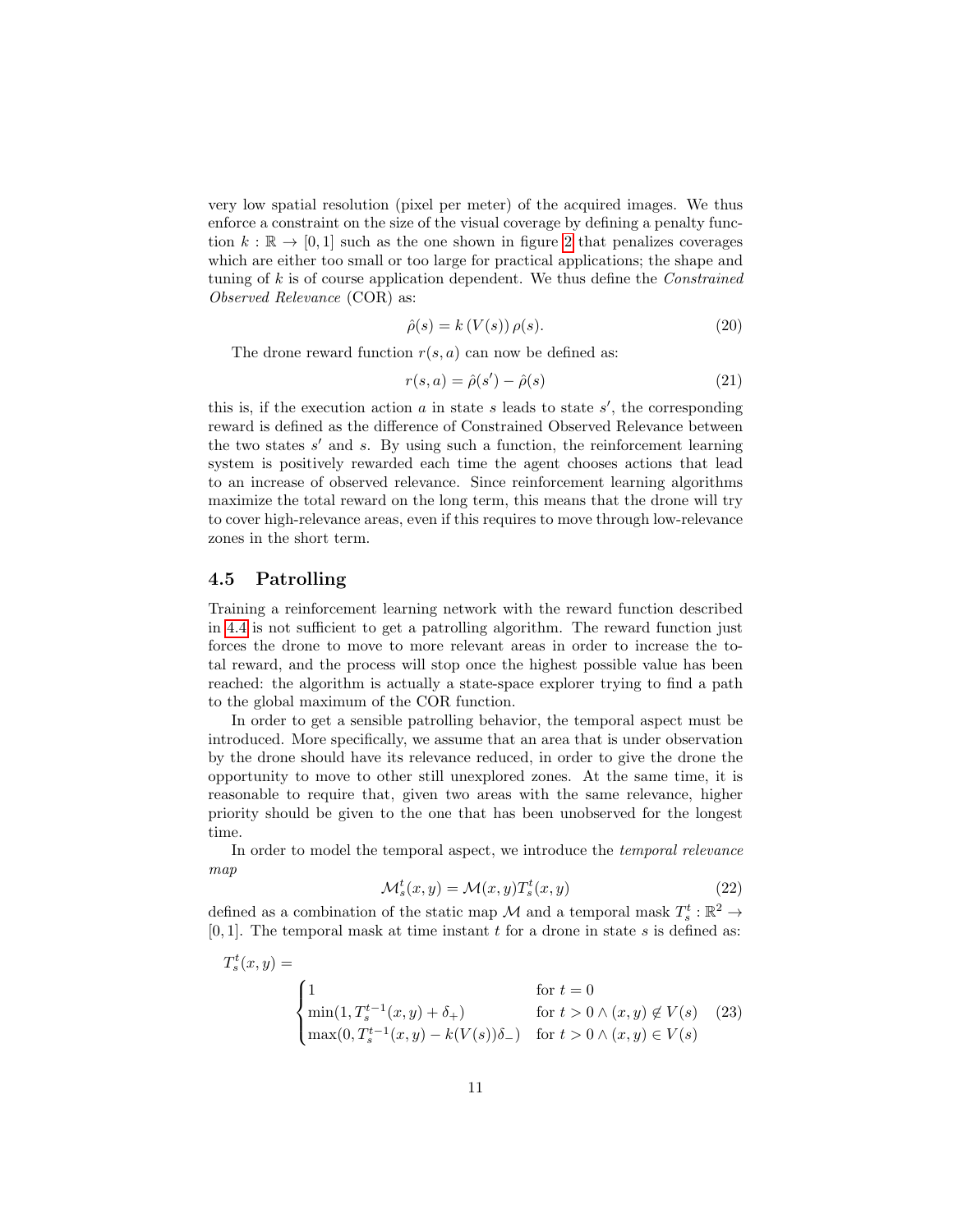where k is the penalty function defined in section [4.4,](#page-9-1)  $V(s)$  is the visual coverage of the drone in state s defined in section [4.3](#page-7-1) and  $\delta_-, \delta_+$  are constant decreasing and increasing factors. The decreasing factor is multiplied by the penalty function  $k(V(s))$  because we do not want to model the contribution of drones that do not satisfy the area constraints, as already done in the definition of the Constrained Observed Relevance (eq. [20\)](#page-10-1).

With this definition, the temporal relevance map  $\mathcal{M}_s^t$  dynamically changes depending on the time since last observation for each point of the map. Applying the reinforcement learning algorithm on this map forces the drone to continuously move around the area searching for high-relevance areas that have not been observed since a long time, thus implementing an efficient patrolling algorithm.

Finally, observe that the temporal map should now be part of the state, since it is dependent on the chosen actions rather than being static. The reward function [\(21\)](#page-10-2) should now be rewritten as

<span id="page-11-1"></span>
$$
r({s, \mathcal{M}_s^t}, a) = \hat{\rho}({s', \mathcal{M}_{s'}^{t+1}}) - \hat{\rho}({s, \mathcal{M}_s^t})
$$
\n(24)

and the definitions of  $\hat{\rho}, \rho$  are consequently adapted so that the summation in eq. [\(19\)](#page-9-2) is performed over  $\mathcal{M}_s^t$  rather than  $\mathcal{M}$ .

## <span id="page-11-0"></span>5 Swarm model

The model proposed in section [4](#page-6-0) describes how a single drone can be modeled as a Markov Decision Process agent, and its patrolling strategy can be defined using reinforcement learning and a proper reward function. However, the model can be extended to a swarm of drones, where multiple drones share the task of patrolling a given area trying to maximize the overall visual coverage of relevant areas. We here propose two approaches, the greedy strategy and the cooperative one.

### <span id="page-11-2"></span>5.1 Greedy strategy

The greedy strategy consists in applying the single-drone model to each drone of the swarm. This way, every agent will try to maximize its own total reward in a greedy way, this is independently from other swarm members. However, a naive application of this strategy would eventually lead all the drones to cover the same areas of the map, namely the ones with highest relevance. In order to turn the greedy strategy into a sensible patrolling algorithm, it is sufficient to request that the temporal relevance map is shared among all the swarm. With map sharing, each drone will naturally avoid the areas already observed by other members of the swarm because the temporal relevance of those areas will be decreasing due to coverage. The approach is still greedy since each drone does not explicitly know about the presence of other drones in the area, however this knowledge is indirectly modeled by the shared map.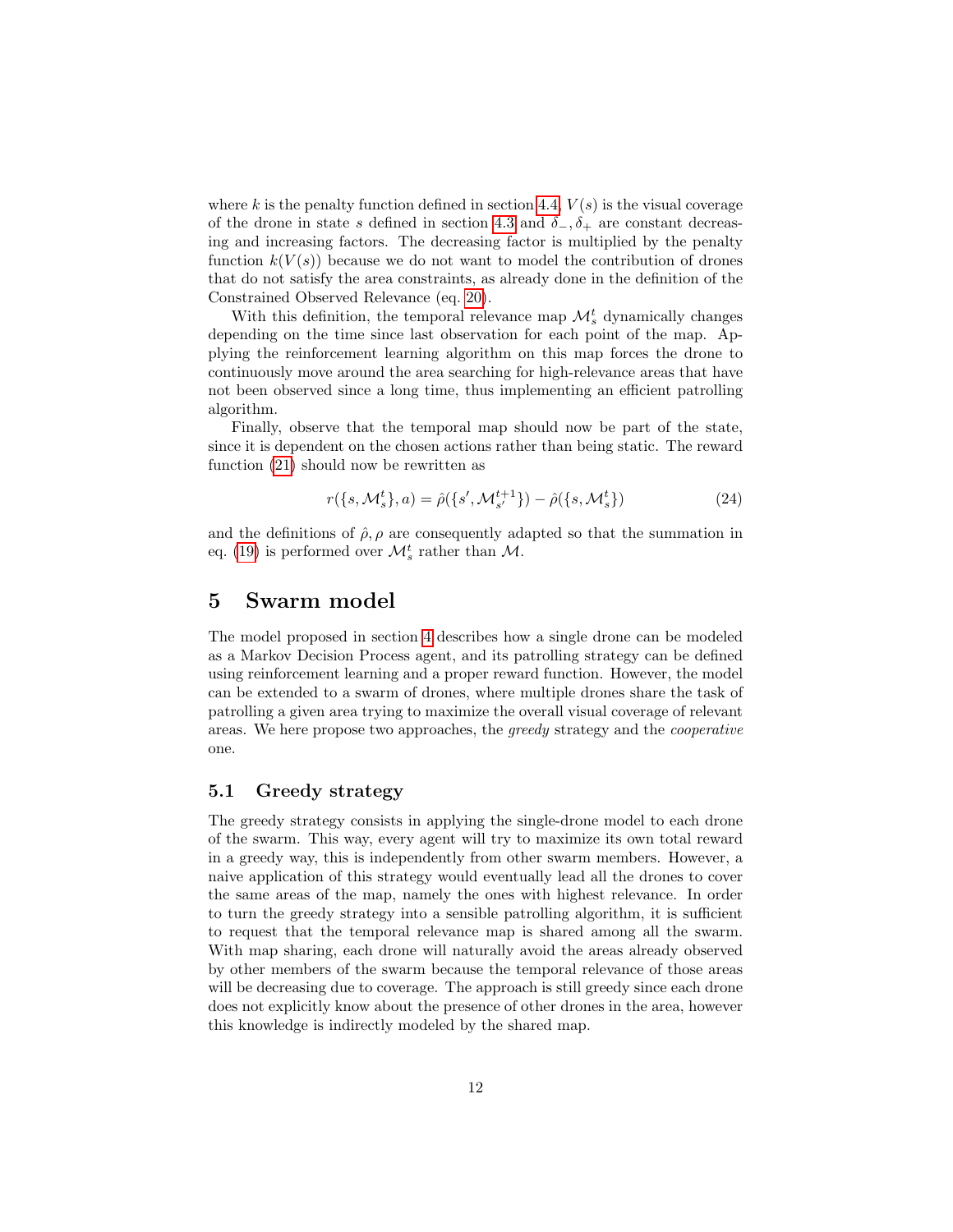The shared temporal relevance map for a swarm of N drones with states  $\mathbf{S} = \{s_i\}_{i=1}^N$  is defined as:

$$
\mathcal{M}_{\mathbf{S}}^{t}(x,y) = \mathcal{M}(x,y)T_{\mathbf{S}}^{t}(x,y)
$$
\n(25)

where the temporal mask follows the same principle of equation  $(23)$ , but extended to all the drones in the swarm:

$$
T_{\mathbf{S}}^{t}(x,y) = \begin{cases} 1 & \text{for } t = 0 \\ \min\left(1, T_{\mathbf{S}}^{t-1}(x,y) + \delta_{+}\right) & \text{for } t > 0 \land (x,y) \notin \bigcup_{s \in \mathbf{S}} V(s) \\ \max\left(0, T_{\mathbf{S}}^{t-1}(x,y) - \sum_{s | (x,y) \in V(s)} k(V(s))\delta_{-}\right) & \text{for } t > 0 \land (x,y) \in \bigcup_{s \in \mathbf{S}} V(s) \end{cases}
$$
(26)

This way, the temporal mask increases if the point  $(x, y)$  is not observed by any drone, but it is decreased multiple times if it is observed by several drones, to encourage the multiple coverage of zones where the relevance is particularly high. The reward function  $(24)$  is consequently redefined as:

<span id="page-12-0"></span>
$$
r(\lbrace s, \mathcal{M}_{\mathbf{S}}^t \rbrace, a) = \hat{\rho}(\lbrace s', \mathcal{M}_{\mathbf{S}'}^{t+1} \rbrace) - \hat{\rho}(\lbrace s, \mathcal{M}_{\mathbf{S}}^t \rbrace)
$$
(27)

The computation of the shared map can be done by a central processing node and sent at each time interval to all the swarm. This is particularly suitable if the entire computation is done offline: in this case the algorithm is just used to pre-compute a patrolling strategy which is subsequently executed. If the algorithm must be applied online, a distributed approach would be preferred; this case is covered in the next section.

#### 5.2 Cooperative strategy

In the case of cooperative strategy, each drone is aware of the rest of the swarm and their states, so that collaborative strategies can be implemented directly, rather than indirectly via the shared map as in the greedy strategy. However, rather than explicitly define the cooperative models, we rely on reinforcement learning to automatically learn them from experience.

The idea is to use  $S = \{s_i\}_{i=1}^N$ , the set of all the states of the drones, as a new global state. The implementation is straightforward, since the reward function for agent in state  $s$  and taking action  $a$  leading to state  $s'$  is defined as:

$$
r(\{\mathbf{S}, \mathcal{M}_{\mathbf{S}}^t\}, a) = \hat{\rho}(\{s', \mathcal{M}_{\mathbf{S}'}^{t+1}\}) - \hat{\rho}(\{s, \mathcal{M}_{\mathbf{S}}^t\})
$$
(28)

However, this is the same as equation  $(27)$ , except for **S** being made explicit in the function input. The difference between the cooperative and greedy strategy in fact does not lie in the reward function, but in the way rewards are related to states, and this is what reinforcement learning tries to learn. The Q-function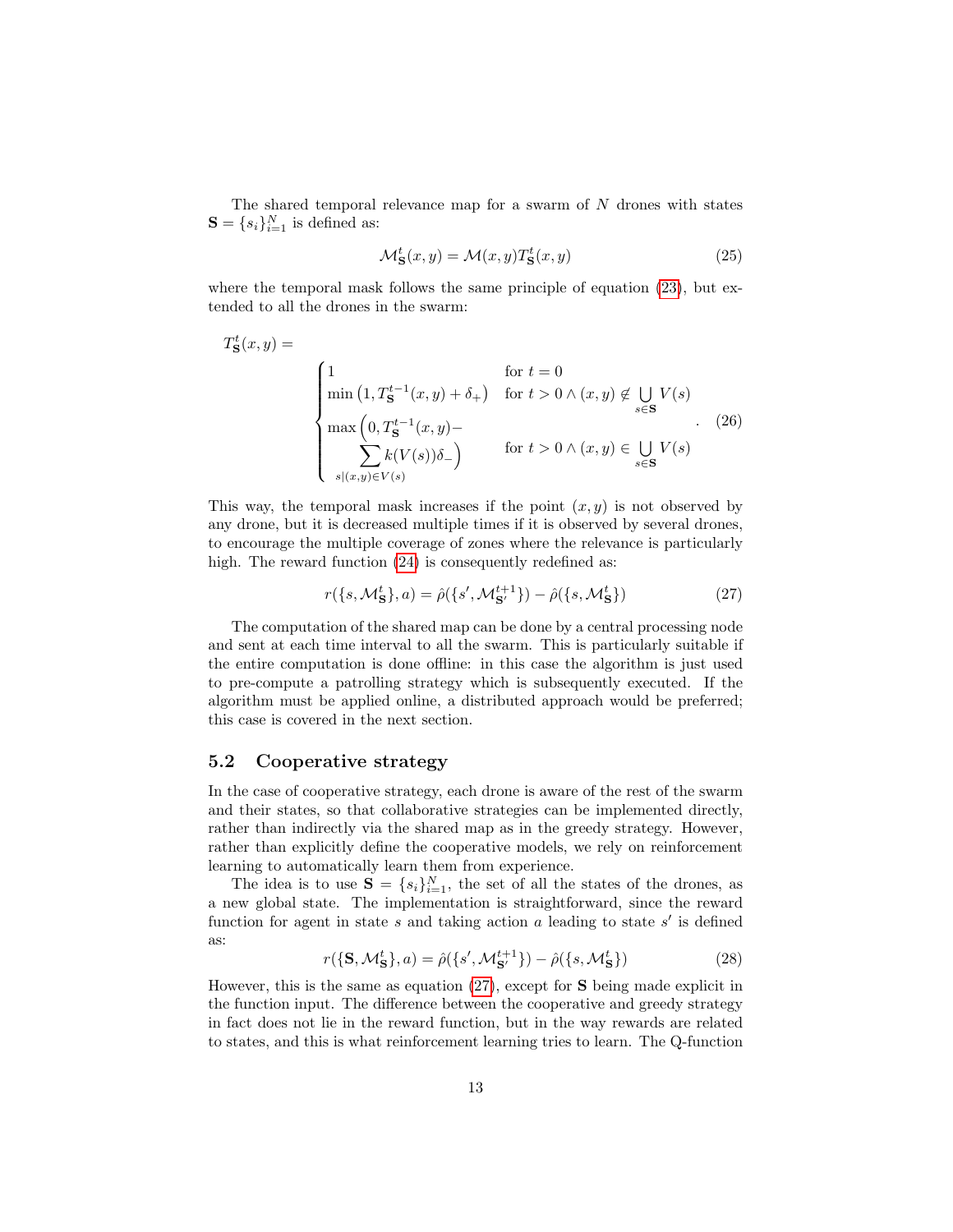<span id="page-13-0"></span>

Figure 3: Two competing drones for the same high-relevance area.

(see section [3.1\)](#page-3-3) learned by the greedy approach is  $Q({s, \mathcal{M}_{\mathbf{S}}^t}, a)$  while the one learned by the cooperative approach is  $Q({\{S, \mathcal{M}_S^t\}}, a)$ . In order to clarify the difference, consider the example of Figure [3,](#page-13-0) showing two drones A and B, their visual coverages  $V(s_a)$ ,  $V(s_b)$  and an high-relevance area R. With the greedy strategy, both drones will move toward  $R$ , however  $B$  will reach it first since it is closer. Once B covers R, the shared temporal relevance will decrease because of temporal update, and A will probably switch to another, more relevant target. With the cooperative approach instead, by explicitly knowing the state of  $B$ , drone A could predict that R will be covered by the closer drone and immediately switch to another target. In other words, despite the reward function not changing between the two algorithms, the greedy approach relies on observing changes in the temporal map  $\mathcal{M}_{\mathbf{S}}^{t}$ , while the cooperative approach could *predict* them thanks to the explicit knowledge of S. Of course the example shows that this form of reasoning is possible, but since we do not model any explicit cooperative strategy, we need to prove with experimental results that reinforcement learning can automatically infer this kind of strategies from experience.

Regarding practical implementations, each drone needs to know the state of the entire swarm at each time interval. This could be achieved by using a central processing node, as already discussed in section [5.1,](#page-11-2) and the knowledge of S can also be used by each drone to independently reconstruct the entire map  $\mathcal{M}_\mathbf{S}^t.$  A distributed approach could be implemented by drones exchanging state vectors each other when they are within communication range, thus propagating the state information across the entire swarm network, however this solution is not detailed here.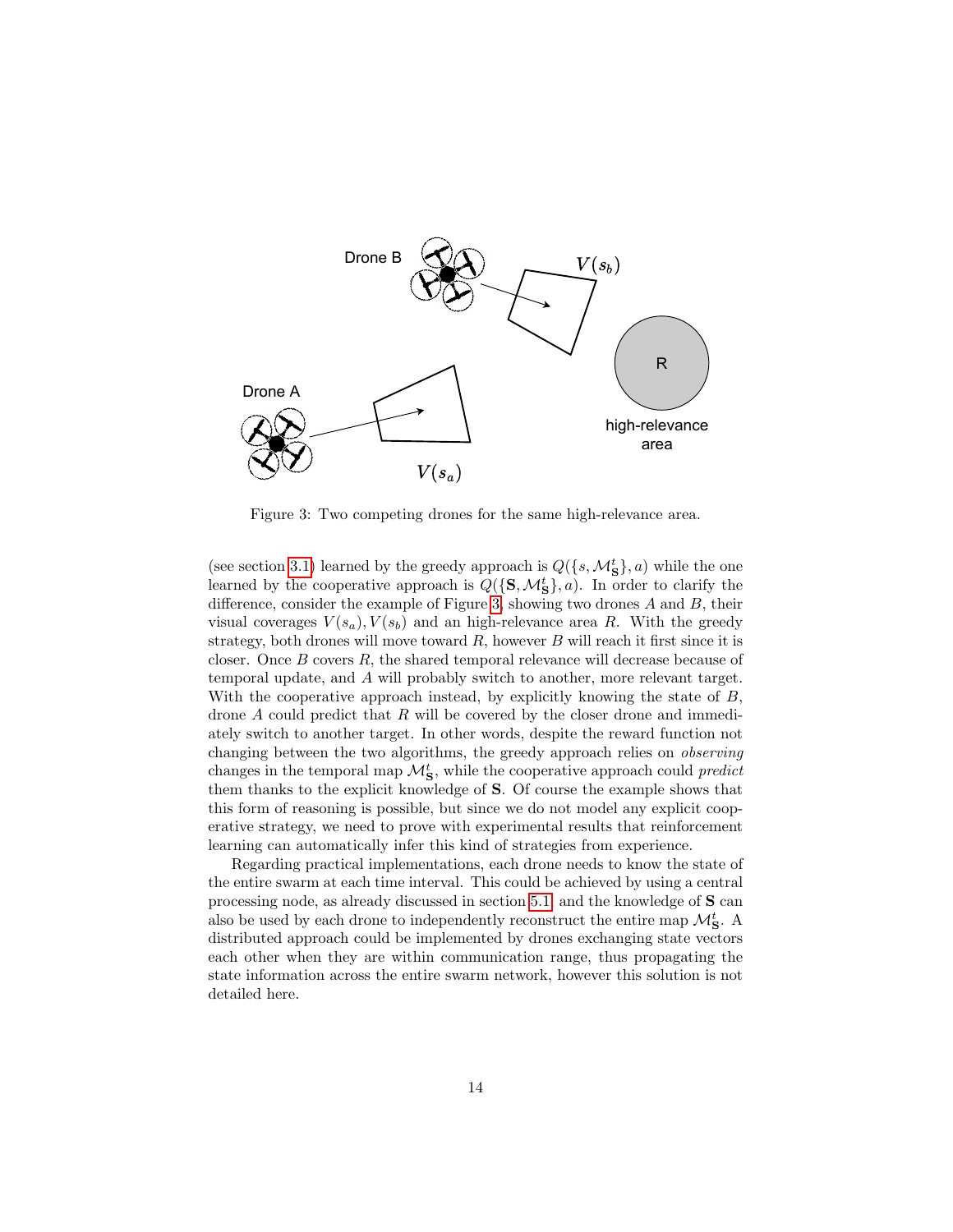#### <span id="page-14-0"></span>5.3 Deep learning implementation

In order to implement the greedy and cooperative techniques, we adopted the Deep Q-Network approach described in section [3.2](#page-4-3) with a linearly decreasing ratio between exploration and exploitation steps. In order to avoid training biases, the Double DQN model has been used (eq. [10\)](#page-5-2) with replay memory and soft update of the second network.

For the greedy strategy, the network input is  $\{s, \mathcal{M}_{s}^{t}\},$  this is the drone state and the current shared temporal relevance map, and the output is a  $\mathbb{R}^{12}$  vector with the estimated  $Q({s, \mathcal{M}_{\mathbf{S}}^t}, a)$  values for each possible action a. However, rather than modeling the state s as a tuple, we propose to represent it visually, with a binary image showing the visual coverage  $V(s)$  of the drone. This way, the information about the observed area is immediately available from the input data and does not have to be estimated from the agent state tuple, thus achieving a simpler model and a faster convergence rate. In order to simplify the input, the two images are centered on the drone position, rotated by the drone orientation angle, and cropped to a fixed size. This way, the network input represents the surrounding of the drone, aligned with its orientation. The two images are finally stacked to form a  $64 \times 64 \times 2$  input tensor (Figure [4\)](#page-15-1).

For the cooperative strategy, we adopted a similar representation to model the network input  $\{S, \mathcal{M}_{s}^{t}\}\$ . A new binary image is created, representing the visual coverage of all the drones, and it is added to the input with the same centering, rotation and cropping procedures described above, in order to create a  $64 \times 64 \times 3$  input tensor. The choice of keeping the representations of  $V(s)$  and  $V(S)$  separatedly (second and third elements in the input stack respectively) rather than relying on  $V(S)$  alone (which contains  $V(s)$ ) is used to feed the network with an explicit information to discriminate between the drone on which the network is being executed and the remaining ones. The final input for cooperative mode is shown in Figure [4.](#page-15-1)

The rest of the network is the same for the two approaches, and consists into a single convolutional layer, composed of  $16 \< 8$  filters with stride=2. The convolutional layer is followed by two  $1024 \times 1$  fully connected layers and a  $12 \times 1$  output layer representing the Q values for all the possible drone actions. All the layers use ReLU activation functions, except for the output layer, where the activation function is linear. The network topology is shown in Figure [5.](#page-16-0)

The training is done by creating a random relevance map and a random number of drones, with random initial states, at each epoch. The system then evolves for 20 steps (this is, 20 actions for each drone), either by choosing random actions or by using the partially trained network (exploration/exploitation). During this procedure, old and new states, actions and rewards are stored in the replay memory. After 20 steps, a random batch of samples is extracted from the replay memory and used to compute the loss function and train the network. The process is repeated for every epoch.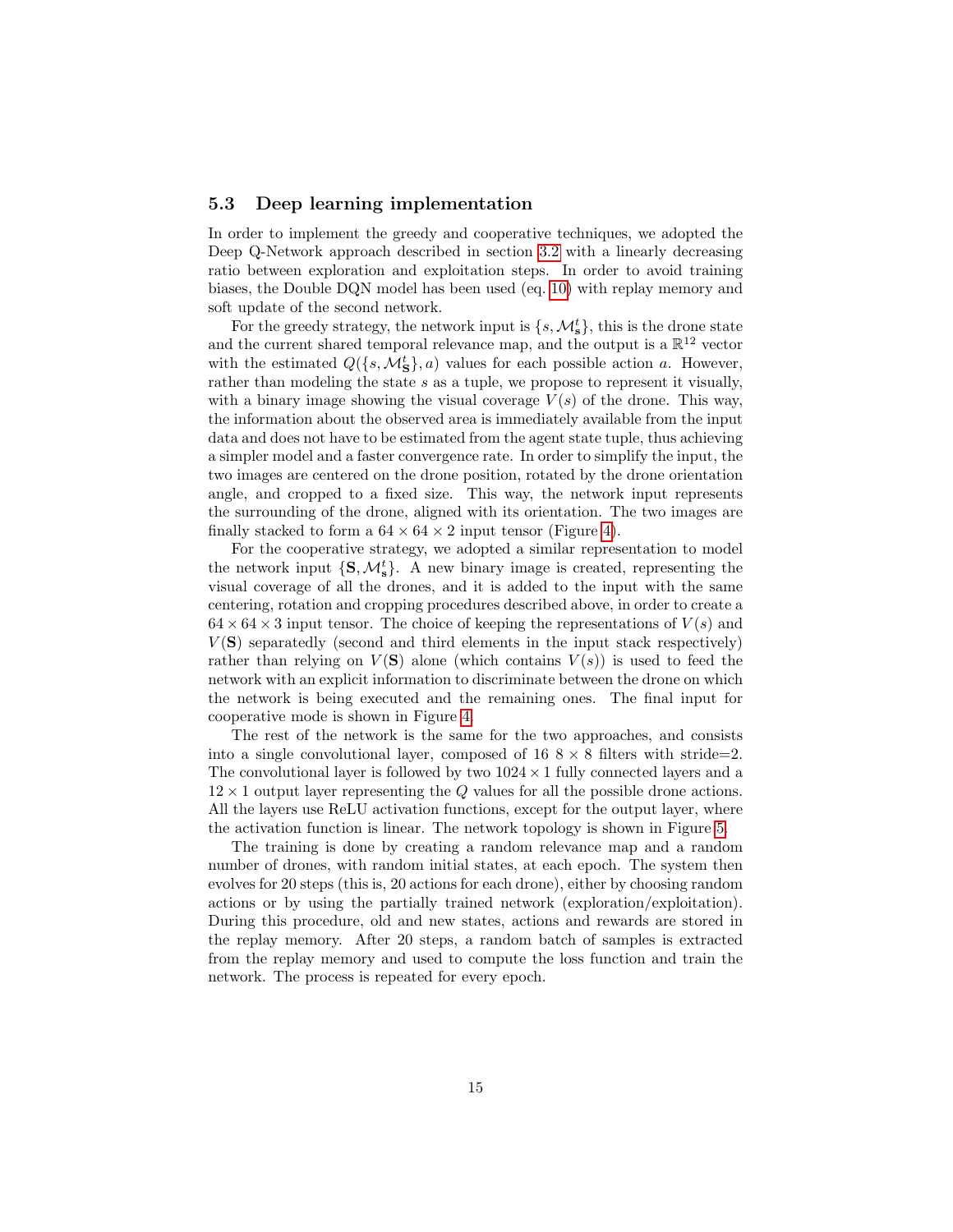<span id="page-15-1"></span>

Figure 4: Network input example. [\(a\)](#page-15-1) a randomly-generated relevance map and two drones with their visual coverage; [\(b\)](#page-15-1) the shared temporal relevance map, centered and rotated on drone 0; [\(c\)](#page-15-1) the visual coverage of drone 0; [\(d\)](#page-15-1) the visual coverage of all drones, as seen from drone 0. Network input for the greedy strategy is composed of [\(b\)](#page-15-1) and [\(c\)](#page-15-1) stacked; network input for the cooperative strategy also adds [\(d\)](#page-15-1) to the stack.

<span id="page-15-2"></span>Table 1: Deep Q-Network training hyperparameters.

| Hyperparameter                   | Value           |
|----------------------------------|-----------------|
| Discount factor $\gamma$ (eq. 1) | 0.99            |
| Replay memory size               | $10^{4}$        |
| Batch size                       | 64              |
| Optimizer                        | Adam            |
| Adam learning rate               | $10^{-4}$       |
| Epochs (greedy)                  | 10 <sup>5</sup> |
| Epochs (coop)                    | $3\times10^5$   |
| Soft update $\alpha$ (eq. 11)    | 0.001           |
|                                  |                 |

## <span id="page-15-0"></span>6 Experimental results

The proposed model has been implemented and tested in Python using Tensor-flow and the Keras library. As described in section [5.3,](#page-14-0) the adopted model is a Double Deep Q-Network with soft update of the second network and replay memory. Each epoch consists in the creation of a random relevance map and the instantiation of a random number of drones, between 1 and 5, with random valid initial states. The system evolves for 20 steps, during which each done collects the tuples  $(s, s', a, r(s, a))$  and stores them in the replay memory. The actions are chosen according to the exploration/exploitation strategy, starting with  $100\%$  exploration and linearly decreasing it until  $10\%$  exploration is used at the end of the training. At the end of each epoch, a batch set of tuples is extracted from the replay memory with uniform probability distribution and it is used for training. The full set of training hyperparameters is shown in table [1.](#page-15-2) Training and all the experiments have been computed on a dual Xeon E5-2660 CPU, 224 GB RAM, 1 Tesla K40 and 2 Titan XP GPUs.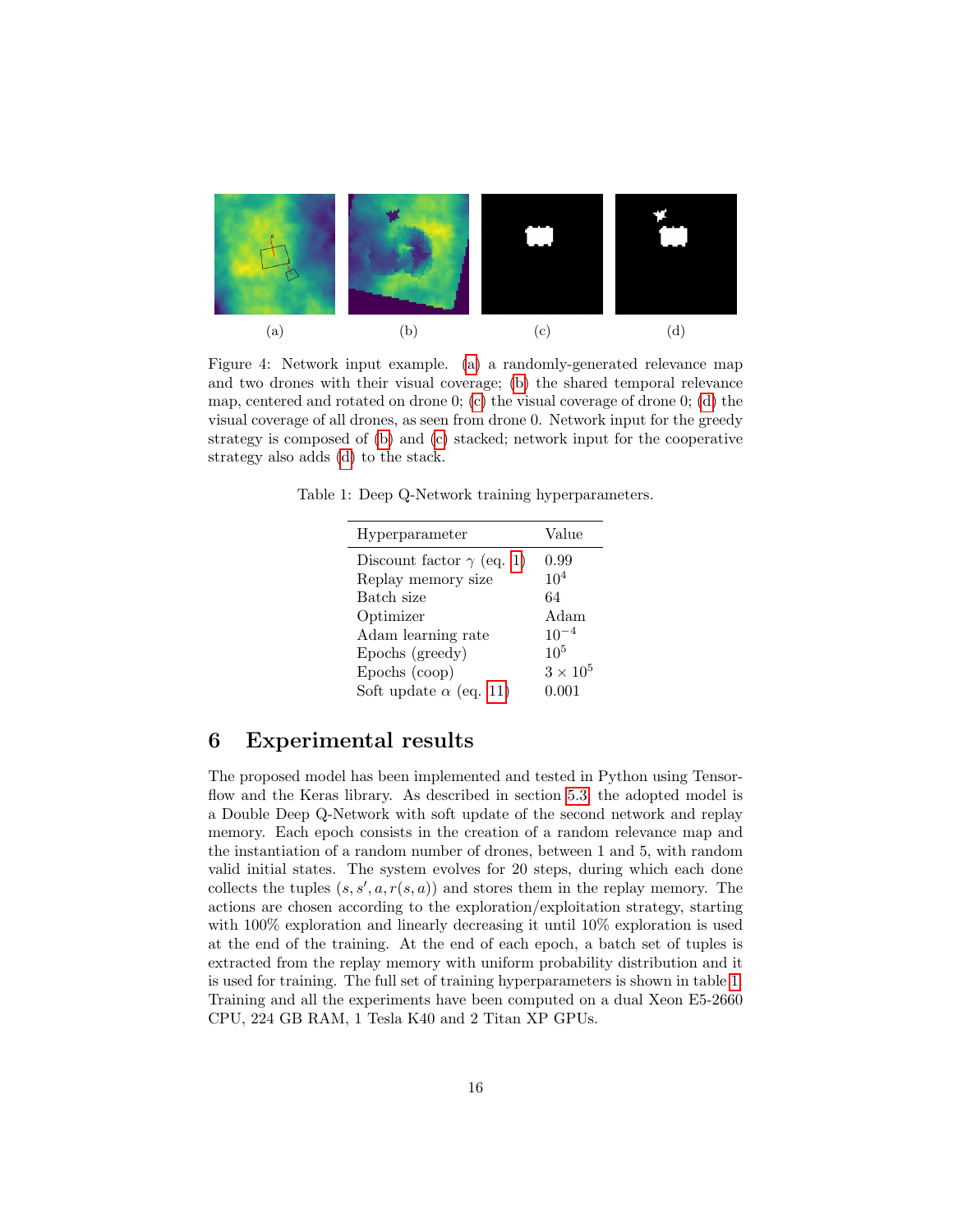<span id="page-16-0"></span>

Figure 5: The proposed network structure.

#### 6.1 Convergence to high-relevance zones

We started the evaluation process by checking if the proposed approach can really control a drone so that it can always converge to high-relevance zones. In order to do the test, we relied on the greedy network and used it in a single-drone configuration with the temporal map update disabled. This way, the expected behavior is that the drones will converge towards the zone with highest relevance and, once reached, they will keep patrolling the same zone.

In order to have a reference measure, as a first experiment we generated a random relevance map (Figure [6\)](#page-17-0) and searched for its optimal COR (eq. [20\)](#page-10-1) using a brute-force, exhaustive search. Since each one of the six state parameters has been discretized in 32 values, the total amount of possible states is  $32<sup>6</sup>$  and its exhaustive search would require approximately 280 hours if performed on the adopted hardware. In order to make the problem tractable, we halved the number of discretization steps of each state parameter, thus finding the bruteforce optimal COR=0.079 in approximately 2.8 hours.

We then executed the proposed method 100 times on the same map, with random initial conditions and measured the final COR to check if it was similar to the brute force one. On average, the final COR was 0.075, thus 95% of the best possible result. The proposed method can thus find drone configurations with a coverage that is close to the best possible one, although in a fraction of time: on average, each run found the optimal COR in 0.61 seconds. Figure [6](#page-17-0) shows the best result as well as some of the approximated solutions.

It is also interesting to measure the efficiency of the proposed method in finding the best solution efficiently, this is in a small number of actions. We thus measured the number of actions required by each run in order to find the final solution, and divided it by the minimum number of steps possible, which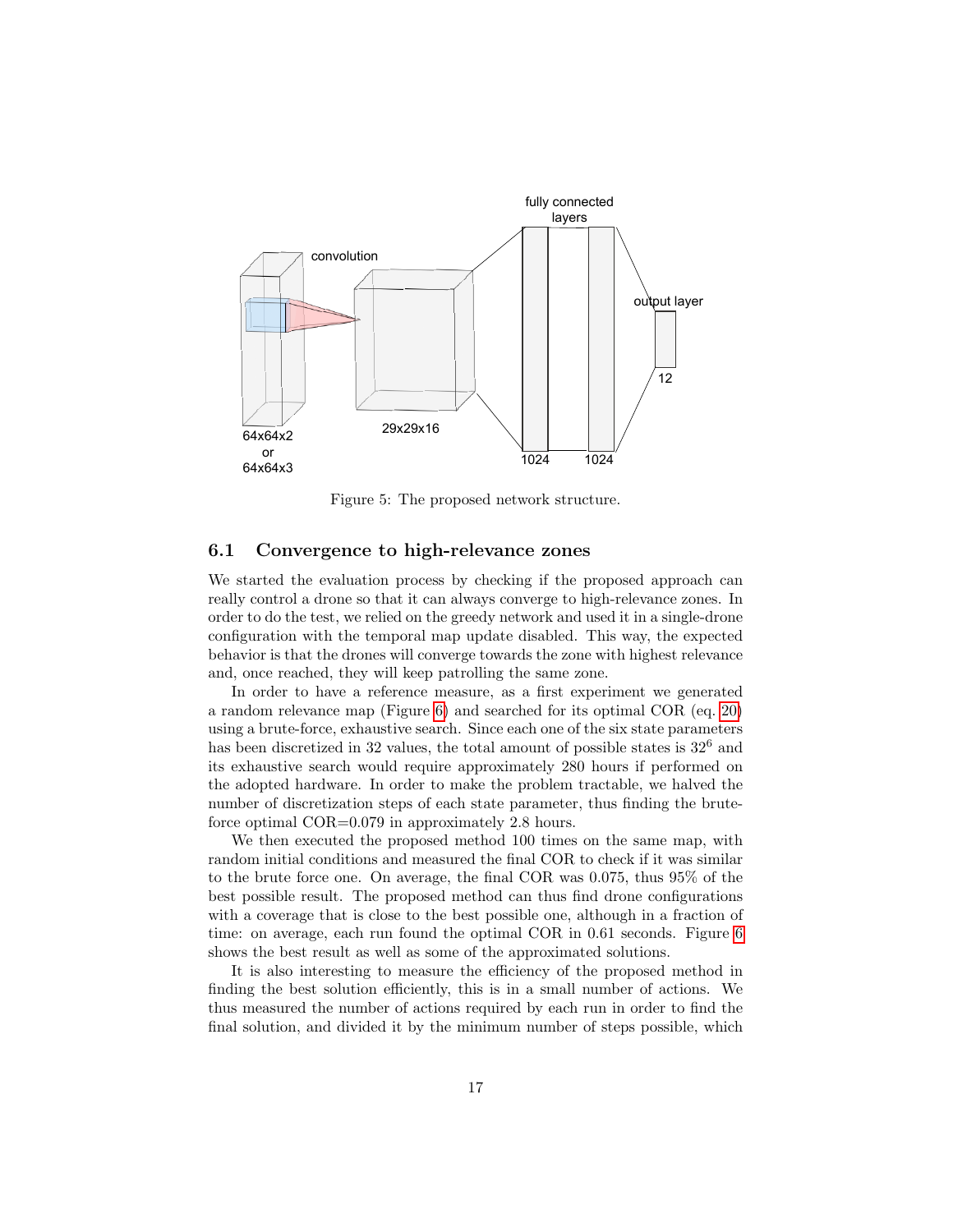<span id="page-17-0"></span>

Figure 6: The optimal configuration found by brute force (black) and some approximations computed by the proposed method (other colors). For each configuration the visual coverage (trapezoidal area) and the line connecting the drone with the projection of the image center are shown.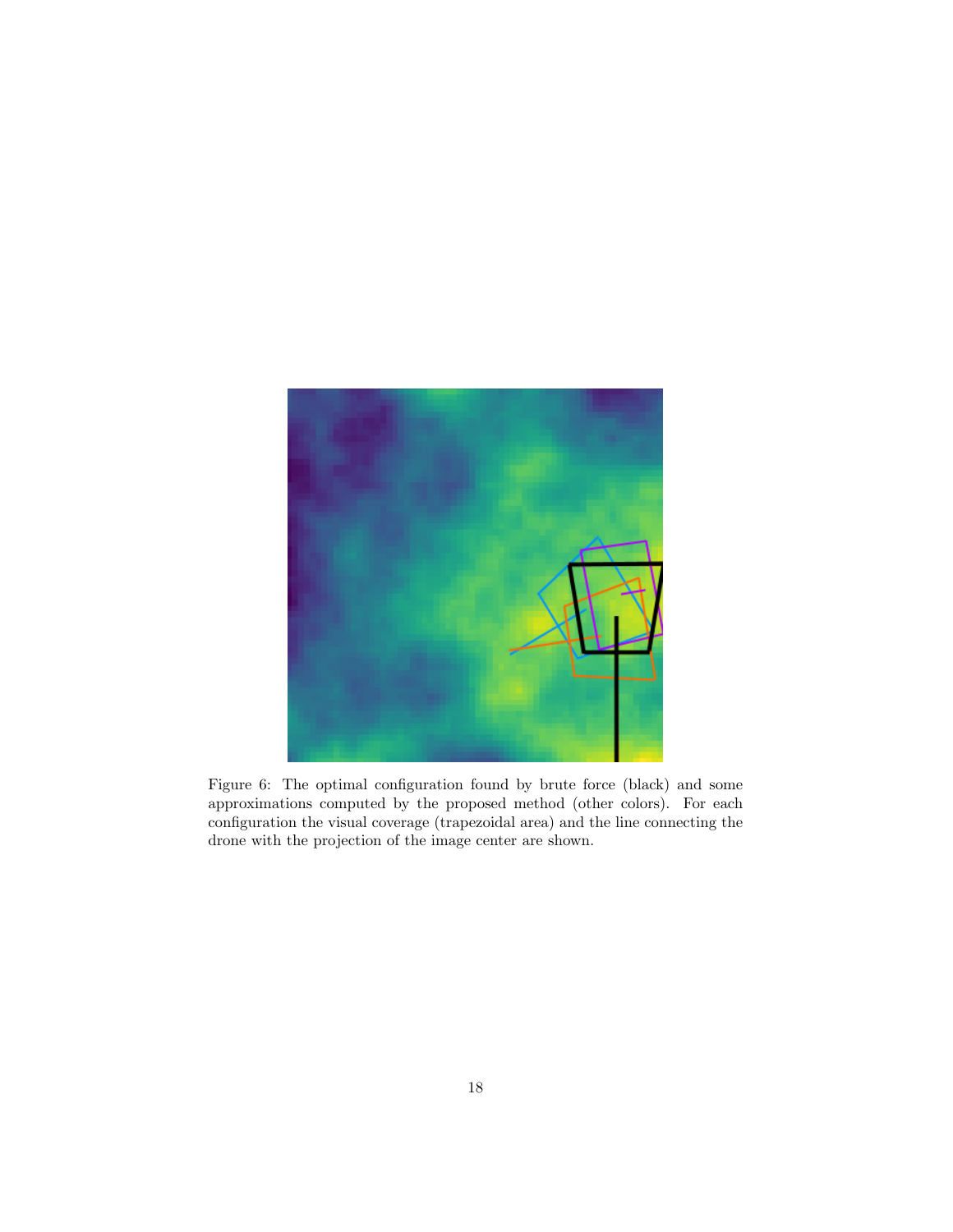| test $#$       | $\sigma$ | test $#$ | $\sigma$ | test $#$ | $\sigma$ | test $#$ | $\sigma$ |
|----------------|----------|----------|----------|----------|----------|----------|----------|
| $\theta$       | 0.0547   | 10       | 0.1074   | 20       | 0.0749   | 30       | 0.0978   |
| 1              | 0.2317   | 11       | 0.2127   | 21       | 0.1111   | 31       | 0.0721   |
| $\overline{2}$ | 0.1001   | 12       | 0.0888   | 22       | 0.1852   | 32       | 0.1821   |
| 3              | 0.1335   | 13       | 0.1210   | 23       | 0.1509   | 33       | 0.0705   |
| 4              | 0.1966   | 14       | 0.1501   | 24       | 0.1745   | 34       | 0.1955   |
| 5              | 0.1049   | 15       | 0.0753   | 25       | 0.1471   | 35       | 0.1264   |
| 6              | 0.0909   | 16       | 0.1074   | 26       | 0.0933   | 36       | 0.1667   |
| 7              | 0.1646   | 17       | 0.0975   | 27       | 0.1346   | 37       | 0.1798   |
| 8              | 0.0729   | 18       | 0.1966   | 28       | 0.1887   | 38       | 0.1800   |
| 9              | 0.0658   | 19       | 0.1106   | 29       | 0.2126   | 39       | 0.0795   |

<span id="page-18-0"></span>Table 2: Standard deviations of 20 normalized COR values on 40 different relevance maps.

is easily computed once the initial and ending states are known. The average ratio is 1.54, thus we can expect the proposed method to reach the optimal configuration in approximately 50% more steps than the best possible path in the state space.

The proposed experiment however used a single relevance map, and it is not suited for computing robust results, since each brute force computation is extremely time-consuming. We thus developed another test that can be more easily applied on several maps. On each map, we ran 20 agents for 50 time intervals and measured the COR of each drone. The starting state of each drone is chosen randomly. If the proposed algorithm works, we expect all the COR values to converge to a similar final score, meaning that every drone has reached an approximation of the global maximum. Figure [7](#page-19-0) shows this behavior, where it is clearly seen that after roughly 20 steps all the drones reached stable and similar COR values. Small fluctuations still exist, since our model do not explicitly considers the "do nothing" action (to avoid getting stuck) and thus the drone keeps moving around the found optimal area.

In order to measure this behavior numerically, we analyzed the final COR values by normalizing them so that their mean is set to 1 and by computing their standard deviation  $\sigma$ . The normalization step is required to get comparable results between different maps. We repeated the test on 50 different relevance maps, and the results are shown in table [2.](#page-18-0) As it can be seen, the final standard deviation is relatively small, with an average value of  $\sigma = 0.13$ . This means that the majority of the final COR values lie within their mean  $\pm$  13%, thus proving the capability of the system to reach high-relevance areas.

#### 6.2 Single drone patrolling

As mentioned in section [4.5,](#page-10-3) patrolling behavior is achieved by enabling the temporal update of the relevance map. With temporal update, observed areas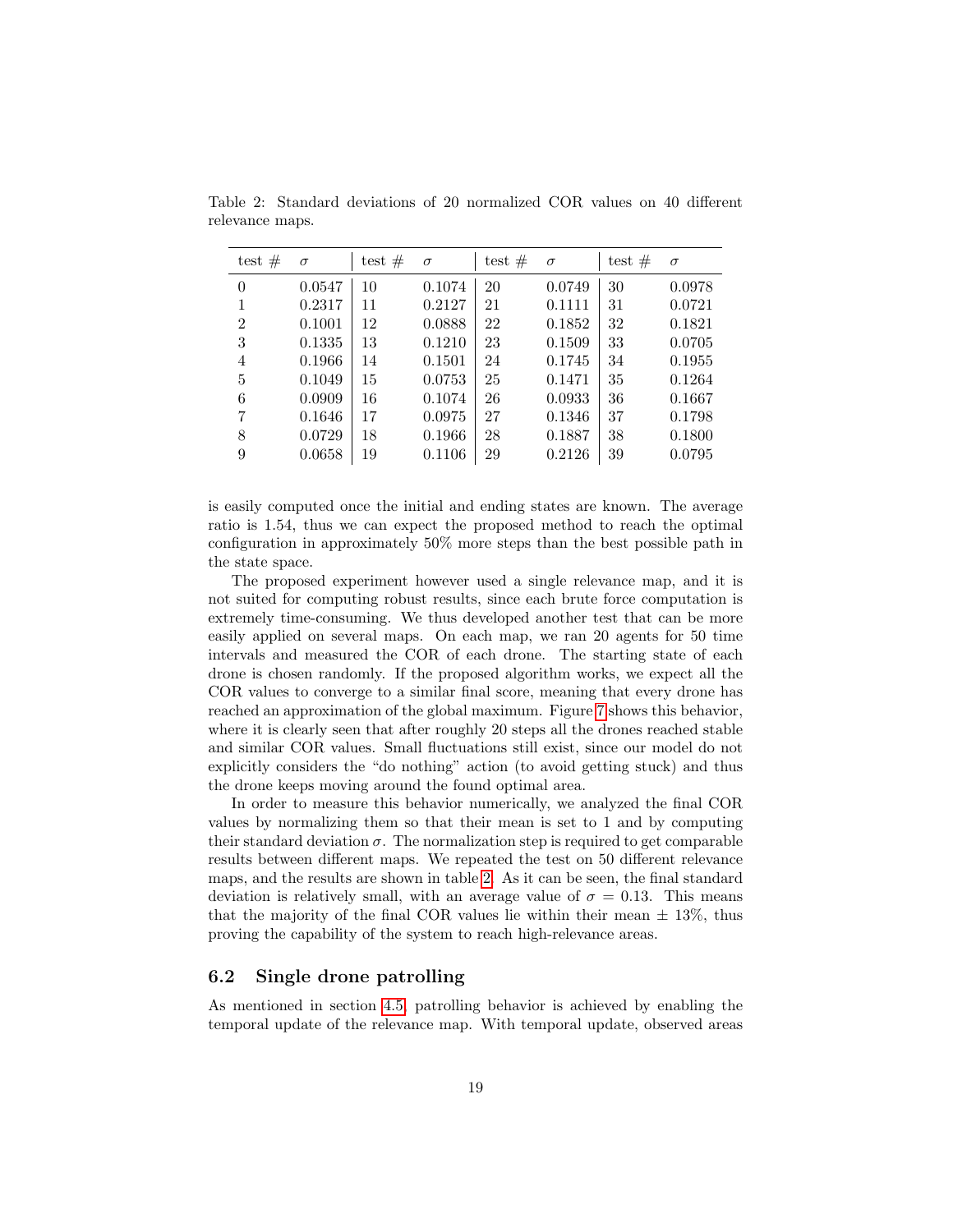<span id="page-19-0"></span>

Figure 7: COR values of 20 drones running on the same map for 50 steps (no temporal update of the map).

gradually decrease their relevance, thus making more convenient to move to a different state in search for higher rewards. With patrolling enabled, a drone should thus avoid static behaviors in which it keeps monitoring always the same zone. Figure [8a](#page-20-0) shows the path of a drone image center, projected on the ground plane, with patrolling enabled. As it can be seen, the non-static behavior is evident.

In order to measure the overall quality of the patrolling path, we define a global measure of patrolling quality, called *global coverage G* with values in  $[0, 1]$ , as:

<span id="page-19-1"></span>
$$
G^t = 1 - \sum_{(x,y)} \frac{\mathcal{M}_s^t(x,y)}{\mathcal{M}_s^0(x,y)}.
$$
\n
$$
(29)
$$

The summation part of eq. [\(29\)](#page-19-1) is the ratio between the current relevance of the entire map at time  $t$  and the initial total relevance (this is, the relevance map without temporal updates). The ratio thus has a maximum value of 1, and lower values denote a good patrolling, since it means that the drone covered high-relevance areas making their temporal relevance decrease.  $G<sup>t</sup>$  is then defined in order to have higher scores for good patrolling patterns. Figure [8b](#page-20-0) shows the global coverage score for the experiment shown in Figure [8a.](#page-20-0) After 200 iterations,  $G<sup>t</sup>$  reaches a stable value around 0.15, meaning that the total temporal relevance for  $t > 200$  is approximately 85% of the original relevance. This measure alone is not meaningful, since it depends on many factors such as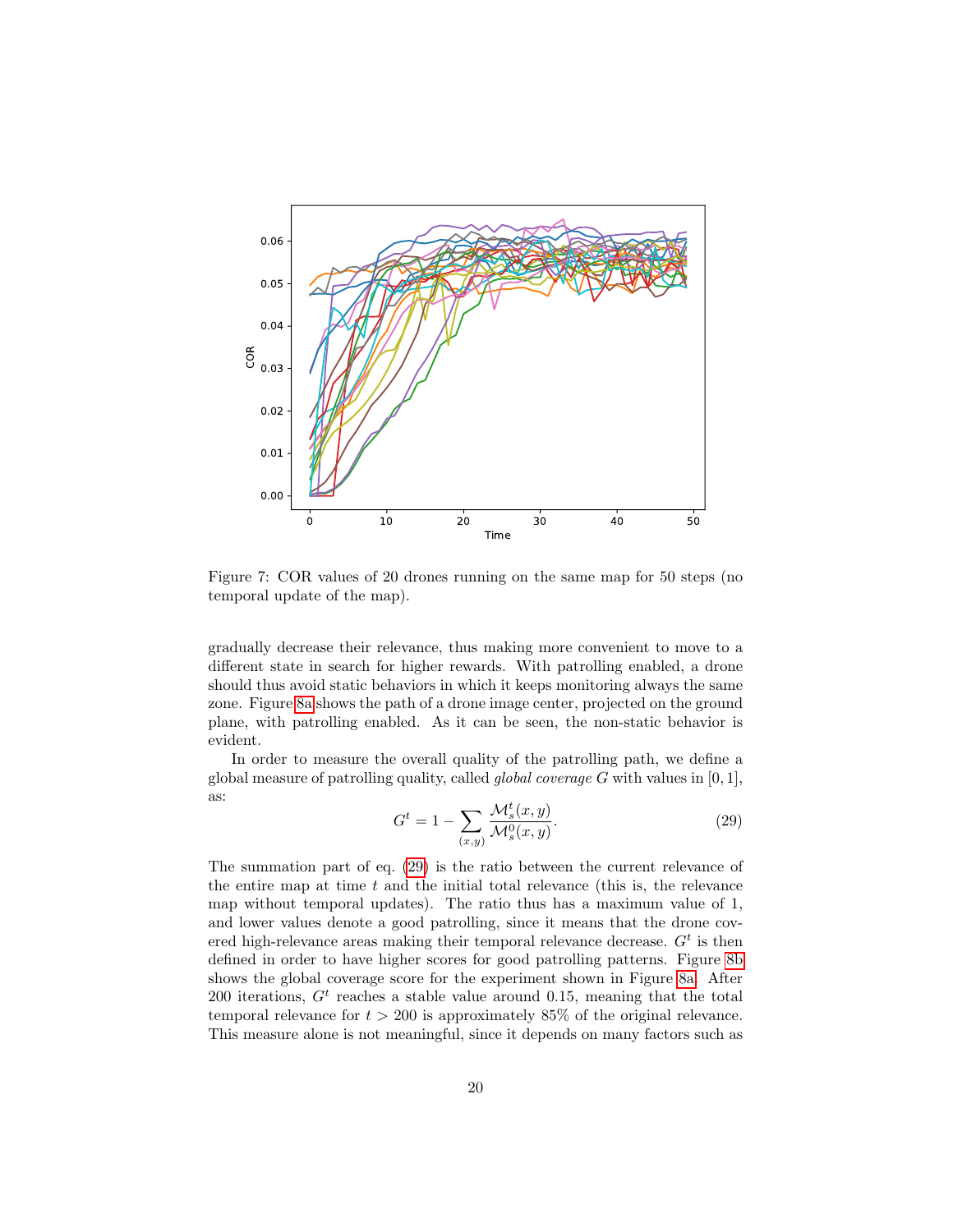<span id="page-20-0"></span>

Figure 8: [\(a\)](#page-20-0) temporal evolution of the image center of a drone, projected on the ground plane, while in patrolling mode; [\(b\)](#page-20-0) the corresponding global coverage  $G^t$ .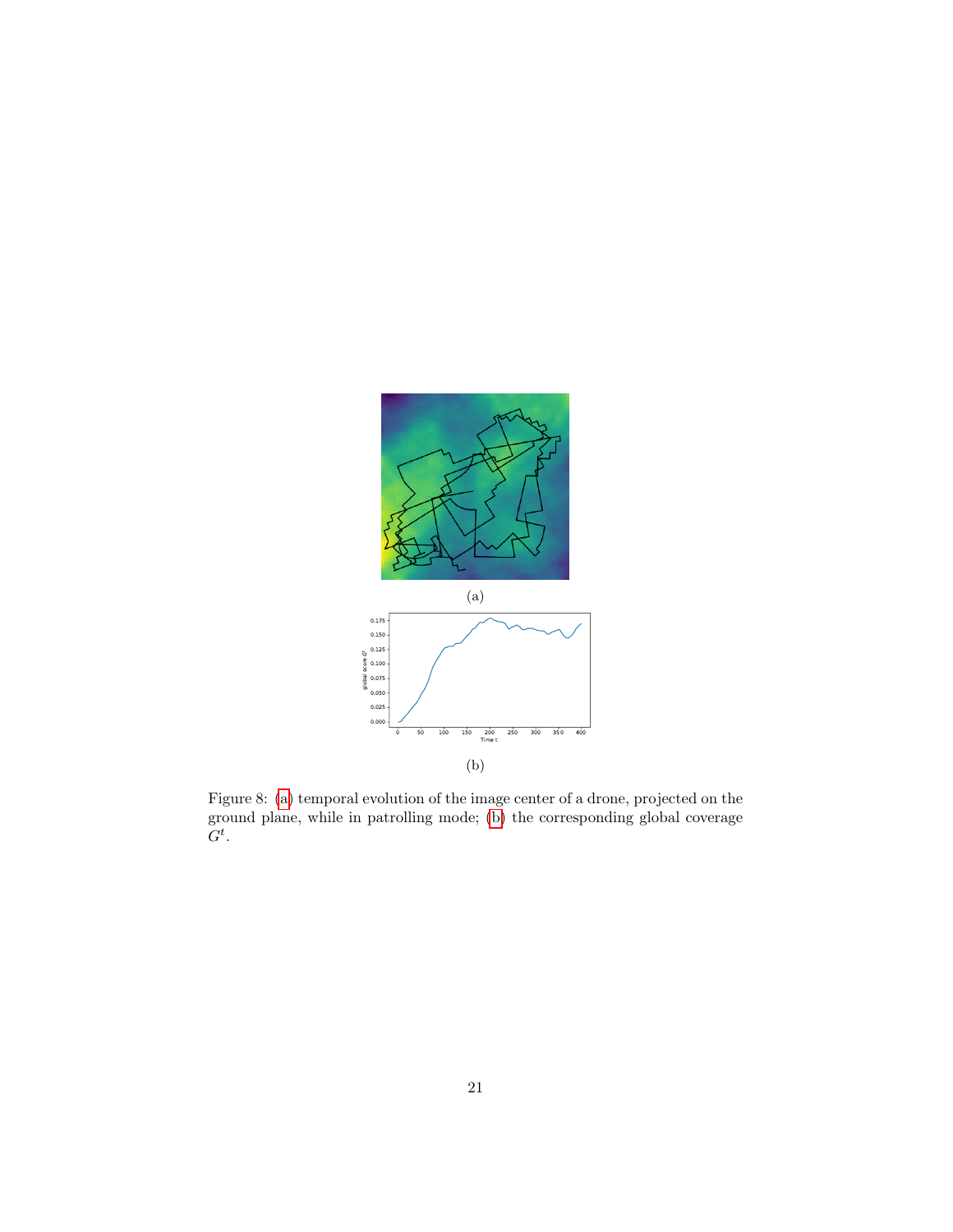<span id="page-21-0"></span>

Figure 9: Naive patrolling pattern. After a sequence of vertical (black) and horizontal (grey) scans, the drone returns to its starting position and repeats the same pattern.

the size of the map, the speed of temporal updates, etc., however it is useful for comparative results.

The proposed system is thus compared with a standard, naive zigzag patrolling scheme. In this case the drone follows a predefined path, disregarding the relevance values, uniformly spanning all the environment following a path like the one shown in Figure [9,](#page-21-0) alternating vertical and horizontal scans. Figure [10](#page-23-0) shows the global score over the same relevance map of both the proposed approach and the zigzag pattern. As it can be seen, the proposed method outperforms the naive strategy, with an average  $G<sup>t</sup> = 0.184$ , more than 50% better than the average  $G^t = 0.119$  obtained by the naive patrolling. Table [3](#page-22-0) shows the results of 50 tests on different maps, reporting the average  $G<sup>t</sup>$  for both methods and the consequent performance boost. The behavior shown in figure [10](#page-23-0) is confirmed, and the average achieved performance boost of the proposed method is 41.95%.

#### 6.3 Swarm patrolling

In section [5](#page-11-0) two swarm patrolling models have been proposed, a greedy approach and a cooperative one. The greedy approach consists on each drone acting independently from the others, since the only collaboration happens indirectly by sharing the same temporal relevance map. The cooperative one instead uses an explicit representation of the states of any other drone that can be used to explain and predict temporal map changes and thus plan a better patrolling strategy. Since this predictive feature has not been explicitly coded, we rely on reinforcement learning to learn it from experience, and thus comparative results are required to show if a performance gap between the two approaches actually exists.

The global coverage (eq. [29\)](#page-19-1) can be used again as a quality metric of the computed patrolling paths. Figure [11](#page-24-0) shows the global coverages of the greedy and cooperative approaches on the same map, with 4 drones starting from the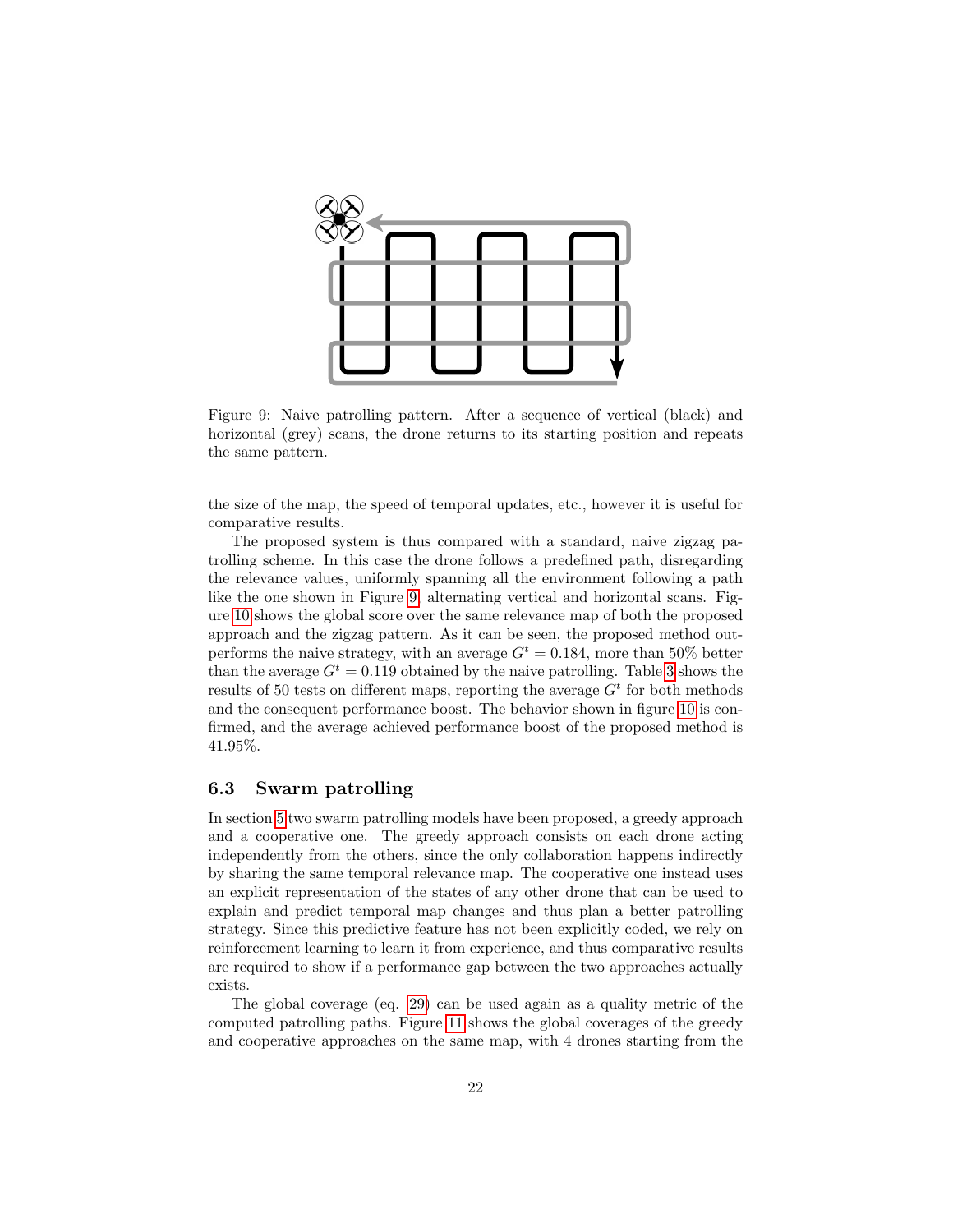| and naive zigzag patrolling schemes on 50 different maps. Each test lasts 500 |  |
|-------------------------------------------------------------------------------|--|
| steps. The boost% column shows the improvement of the proposed vs. zigzag     |  |
| approach.                                                                     |  |
|                                                                               |  |

<span id="page-22-0"></span>Table 3: Comparison of the average global coverage of the proposed method

| test $#$         | ours   | zigzag | $\text{boost}\%$ | test $#$ | ours   | zigzag | $\mathrm{boost}\%$ |
|------------------|--------|--------|------------------|----------|--------|--------|--------------------|
| $\mathbf{1}$     | 0.1836 | 0.1161 | 58.16            | 26       | 0.1546 | 0.1192 | 29.66              |
| $\overline{2}$   | 0.1671 | 0.1162 | 43.73            | 27       | 0.1581 | 0.1192 | 32.67              |
| 3                | 0.1421 | 0.1176 | 20.89            | 28       | 0.1649 | 0.1250 | 31.92              |
| $\,4\,$          | 0.1800 | 0.1180 | 52.56            | $\,29$   | 0.1648 | 0.1213 | 35.81              |
| $\overline{5}$   | 0.1788 | 0.1258 | 42.08            | 30       | 0.1557 | 0.1284 | 21.28              |
| $\,6$            | 0.1551 | 0.1229 | 26.17            | 31       | 0.1701 | 0.1219 | 39.51              |
| $\overline{7}$   | 0.1650 | 0.1164 | 41.71            | 32       | 0.1481 | 0.1177 | 25.77              |
| $8\,$            | 0.2005 | 0.1146 | 74.97            | $33\,$   | 0.1870 | 0.1213 | 54.24              |
| $\boldsymbol{9}$ | 0.1555 | 0.1132 | 37.39            | 34       | 0.1679 | 0.1235 | $35.99\,$          |
| $10\,$           | 0.2203 | 0.1137 | 93.88            | 35       | 0.1473 | 0.1173 | 25.61              |
| 11               | 0.1580 | 0.1162 | 35.92            | 36       | 0.1675 | 0.1263 | 32.65              |
| 12               | 0.1832 | 0.1191 | 53.87            | 37       | 0.1790 | 0.1162 | 54.06              |
| 13               | 0.1697 | 0.1220 | 39.08            | 38       | 0.1571 | 0.1199 | 31.06              |
| 14               | 0.1315 | 0.1230 | $6.86\,$         | $39\,$   | 0.1693 | 0.1203 | 40.68              |
| $15\,$           | 0.1759 | 0.1188 | 48.09            | 40       | 0.1563 | 0.1251 | 24.97              |
| 16               | 0.1715 | 0.1251 | 37.03            | 41       | 0.1492 | 0.1163 | 28.35              |
| 17               | 0.1545 | 0.1119 | 38.04            | 42       | 0.1685 | 0.1236 | 36.36              |
| 18               | 0.1817 | 0.1213 | 49.80            | 43       | 0.1594 | 0.1190 | 33.91              |
| 19               | 0.1566 | 0.1176 | 33.13            | 44       | 0.1861 | 0.1156 | 61.01              |
| 10               | 0.2098 | 0.1129 | 85.80            | 45       | 0.1749 | 0.1208 | 44.79              |
| 21               | 0.1671 | 0.1137 | 46.98            | 46       | 0.1592 | 0.1200 | 32.69              |
| $22\,$           | 0.1705 | 0.1191 | 43.15            | 47       | 0.1659 | 0.1217 | 36.36              |
| $23\,$           | 0.1565 | 0.1198 | 30.59            | 48       | 0.1973 | 0.1248 | 58.05              |
| 24               | 0.1877 | 0.1159 | 61.92            | 49       | 0.1868 | 0.1236 | 51.14              |
| 25               | 0.1853 | 0.1232 | 50.42            | $50\,$   | 0.1735 | 0.1179 | 47.19              |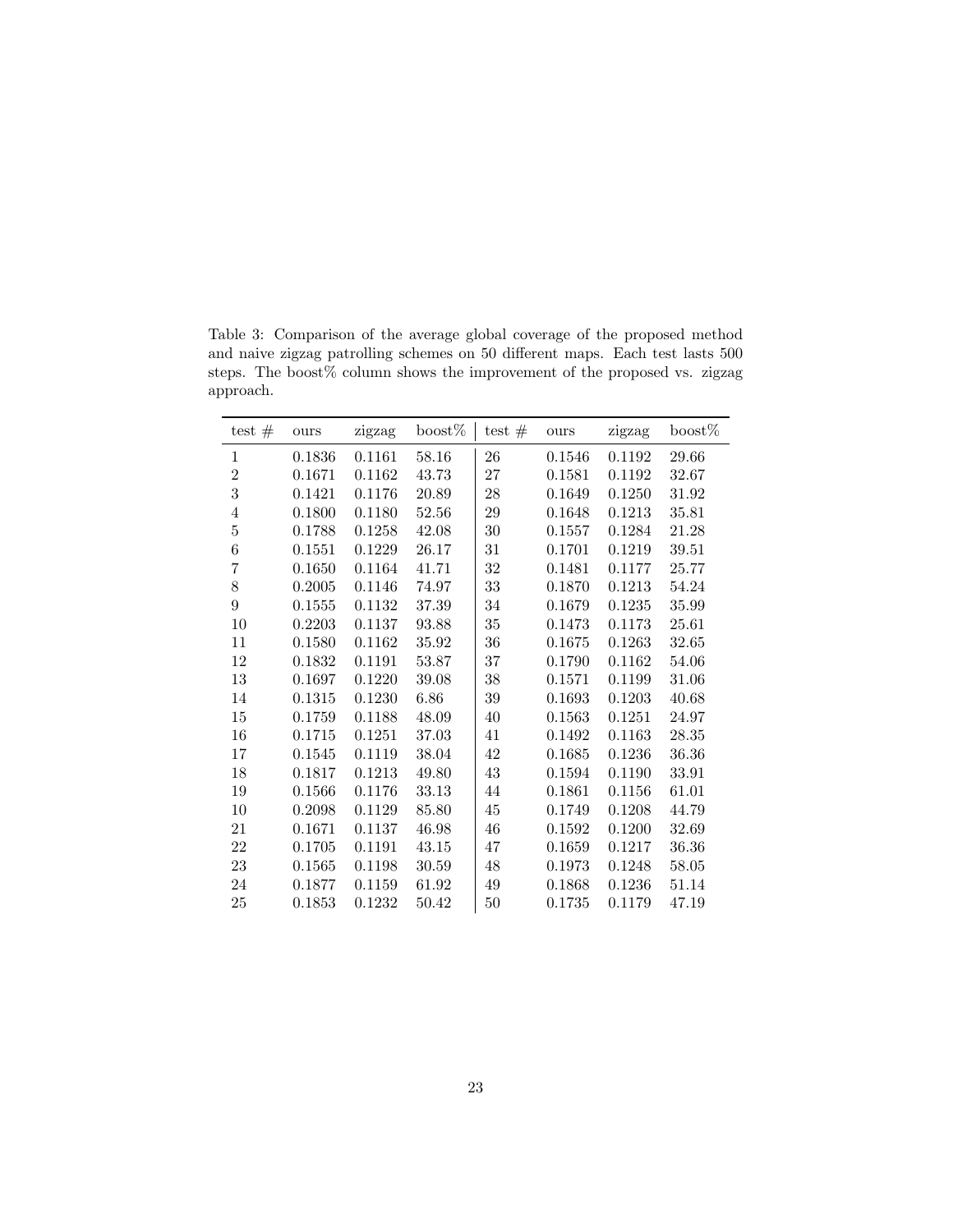<span id="page-23-0"></span>

Figure 10: Global coverage scores  $G<sup>t</sup>$  for the proposed and zigzag patrolling schemes (single drone).

same initial states. The cooperative approach indeed seems to perform better than the basic greedy approach, with an average global coverage of 0.505 and 0.355 respectively.

In order to confirm this result, more experiments have been conducted, as shown in table [4.](#page-25-3) In this case we considered a swarm of 2, 3, 4, and 5 drones respectively. For each case, we ran 20 tests on random relevance maps. In each test, both the greedy and cooperative methods were applied for 500 steps before measuring the average global coverage. The table reports the results of the two approaches, as well as the boost improvement of the cooperative approach versus the greedy one. As it can be seen, in case of multiple drones the cooperative approach always outperform the greedy one by a factor of 40-50% on average.

In the end, the only advantage of the greedy approach is its faster training time. The cooperative approach, in order to process the additional input properly, required 3 times the number of epochs of the greedy one (see table [1\)](#page-15-2). The greedy network however is still useful for single-drone scenarios.

### 6.4 Computational load

Since the proposed theoretical framework is currently implemented as a Python simulation, we cannot measure the timings of a full sense-act cycle. However we can measure the computational time required to choose an action given a state input, in order to understand if a practical implementation is actually feasible. Choosing an action requires to run the input through the neural network. This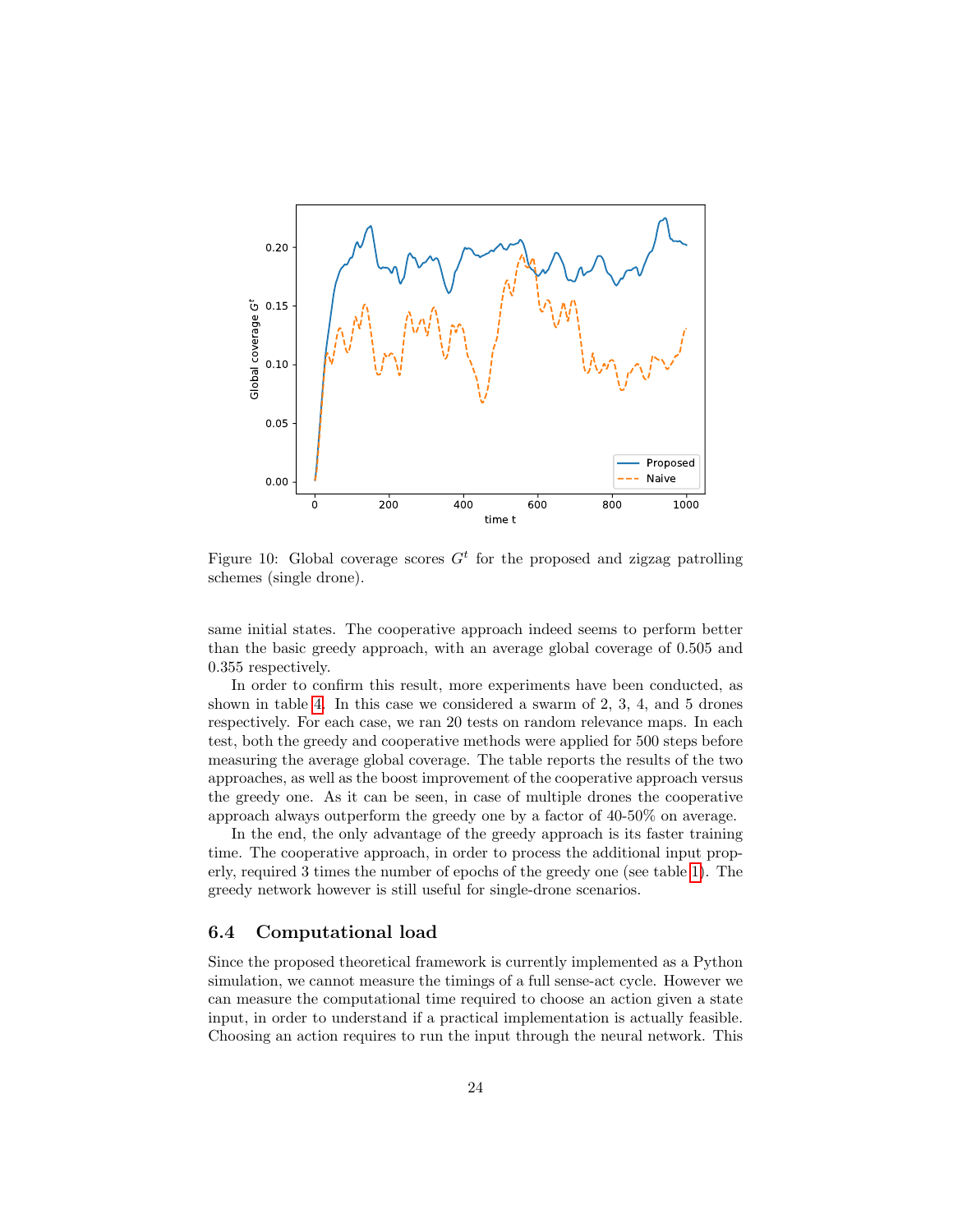<span id="page-24-0"></span>

Figure 11: Global coverage scores  $G<sup>t</sup>$  of the greedy and cooperative swarm models with 4 drones, on the same map and same initial drone states.

operation in our experiments consistently requires 1.5 ms on a CPU-only implementation running on an Intel(R) Core(TM) i7-9700K 3.60 GHz processor. We believe this time is negligible if compared to the time required to actually execute the chosen action.

# 7 Conclusions

In this work we proposed a theoretical model to compute efficient patrolling paths for single drones and swarms of drones. The problem of uneven coverage requirements was explicitly considered: the environment zones are associated to different priority (relevance) scores, expressing the importance for an area to be visually covered by a drone. The proposed implementation uses reinforcement learning to train a deep network that selects the best action that will most likely lead to a good coverage in the long run. The proposed system was extensively tested and showed good performances, also compared to a standard patrolling scheme.

The proposed work can be a reference framework for real-world implementations, although in that case several additional constraints should be considered, such as different topological altitudes of the environment, presence of obstacles, battery life, etc..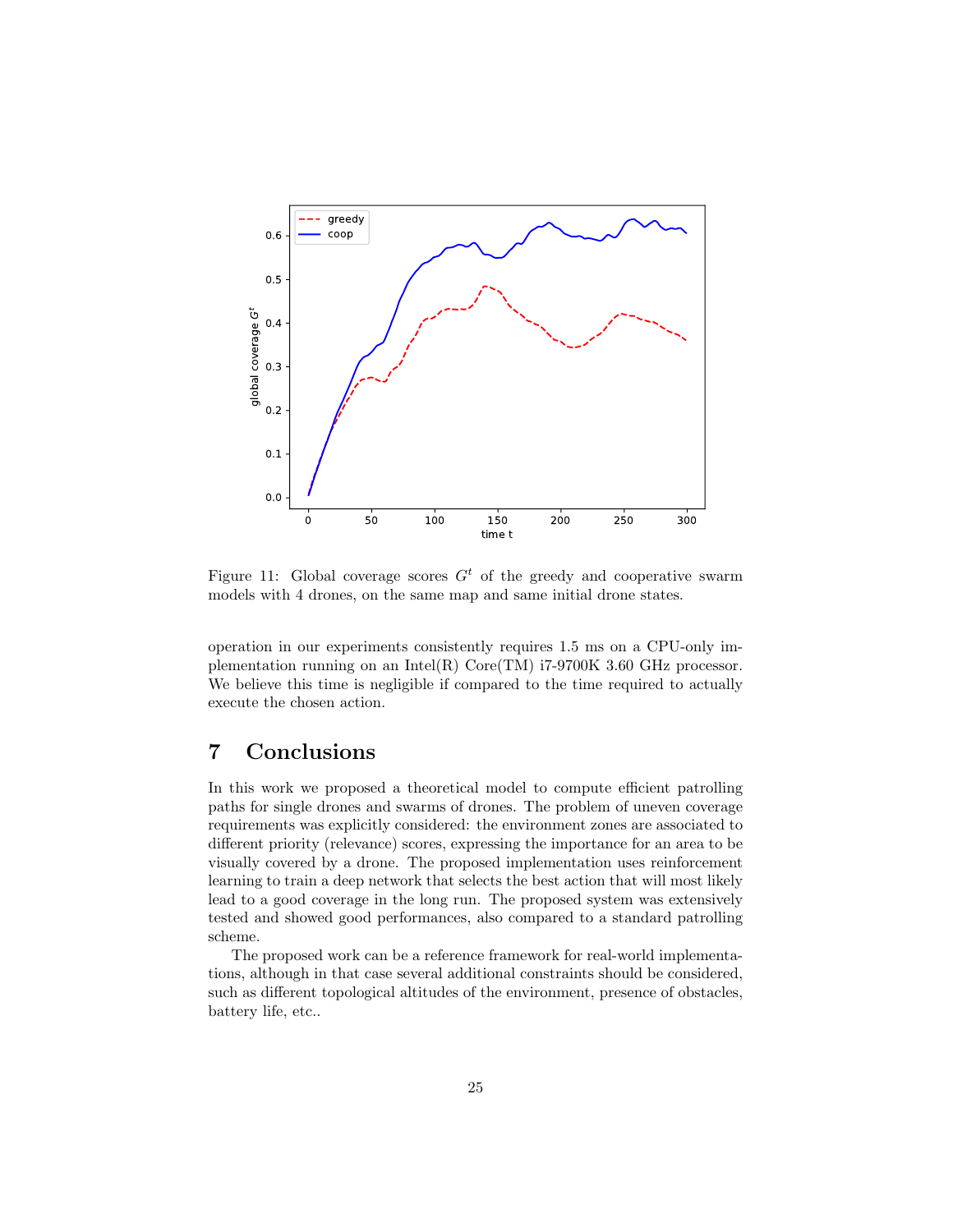<span id="page-25-3"></span>Table 4: Comparison of the average global coverage of the greedy and cooperative swarm patrolling schemes. Tests have been made with a swarm of 2, 3, 4 and 5 drones. Each test lasts 500 steps. The boost% column show the improvement of the cooperative vs. greedy approach.

|                | 2 drones    |        |                  | 3 drones              |        |                  | 4 drones    |         |                  | 5 drones    |        |                  |
|----------------|-------------|--------|------------------|-----------------------|--------|------------------|-------------|---------|------------------|-------------|--------|------------------|
| test $#$       | $\rm{coop}$ | greedy | $\text{boost}\%$ | $\operatorname{coop}$ | greedy | $\text{boost}\%$ | $\bf{coop}$ | greedy  | $\text{boost}\%$ | $\rm{coop}$ | greedy | $\text{boost}\%$ |
| 1              | 0.3097      | 0.2050 | 51.06            | 0.4028                | 0.2878 | 39.94            | 0.4459      | 0.3505  | 27.22            | 0.5241      | 0.3571 | 46.75            |
| $\overline{2}$ | 0.3111      | 0.2604 | 19.46            | 0.4877                | 0.2655 | 83.70            | 0.4940      | 0.3761  | 31.34            | 0.5767      | 0.3591 | 60.56            |
| 3              | 0.3079      | 0.1901 | 61.95            | 0.4488                | 0.3231 | 38.91            | 0.5569      | 0.3857  | 44.40            | 0.5617      | 0.3771 | 48.96            |
| 4              | 0.2714      | 0.2037 | 33.23            | 0.4524                | 0.2668 | 69.59            | 0.5137      | 0.3866  | 32.89            | 0.5363      | 0.4203 | 27.58            |
| 5              | 0.2854      | 0.2159 | 32.18            | 0.4453                | 0.3417 | 30.33            | 0.5236      | 0.3581  | 46.22            | 0.5491      | 0.3413 | 60.88            |
| 6              | 0.3407      | 0.1680 | 102.77           | 0.3911                | 0.2126 | 83.94            | 0.5276      | 0.3481  | 51.59            | 0.5294      | 0.3944 | 34.22            |
| $\overline{7}$ | 0.3389      | 0.2374 | 42.76            | 0.3278                | 0.2721 | 20.48            | 0.5553      | 0.3975  | 39.69            | 0.5608      | 0.3789 | 48.02            |
| 8              | 0.2268      | 0.1595 | 42.16            | 0.4549                | 0.3640 | 24.97            | 0.4761      | 0.2807  | 69.63            | 0.5823      | 0.4830 | 20.56            |
| 9              | 0.3039      | 0.2301 | 32.06            | 0.4484                | 0.3238 | 38.45            | 0.5392      | 0.3862  | 39.62            | 0.6006      | 0.3642 | 64.89            |
| 10             | 0.3200      | 0.1828 | 75.07            | 0.4072                | 0.2503 | 62.69            | 0.4843      | 0.3707  | 30.67            | 0.5946      | 0.3728 | 59.49            |
| 11             | 0.2859      | 0.1879 | 52.15            | 0.3909                | 0.2389 | 63.65            | 0.5410      | 0.3705  | 46.01            | 0.5232      | 0.3900 | 34.16            |
| 12             | 0.2210      | 0.1962 | 12.66            | 0.4443                | 0.3374 | 31.67            | 0.5035      | 0.3415  | 47.46            | 0.5566      | 0.3287 | 69.36            |
| 13             | 0.3431      | 0.2040 | 68.13            | 0.4229                | 0.3160 | 33.82            | 0.5300      | 0.3463  | 53.02            | 0.5823      | 0.4426 | 31.56            |
| 14             | 0.3128      | 0.2626 | 19.11            | 0.4398                | 0.3021 | 45.57            | 0.4804      | 0.3563  | 34.82            | 0.6036      | 0.4150 | 45.46            |
| 15             | 0.3099      | 0.2562 | 20.94            | 0.4323                | 0.2670 | 61.92            | 0.5219      | 0.3475  | 50.18            | 0.5862      | 0.4667 | 25.59            |
| 16             | 0.3353      | 0.2006 | 67.19            | 0.4381                | 0.2733 | 60.27            | 0.5184      | 0.3411  | 51.98            | 0.5707      | 0.3717 | 53.55            |
| 17             | 0.2623      | 0.1571 | 66.93            | 0.3967                | 0.2701 | 46.85            | 0.4918      | 0.3797  | 29.51            | 0.5870      | 0.4846 | 21.13            |
| 18             | 0.3047      | 0.1575 | 93.44            | 0.4562                | 0.3159 | 44.41            | 0.5076      | 0.2988  | 69.88            | 0.5806      | 0.4320 | 34.42            |
| 19             | 0.2933      | 0.2193 | 33.74            | 0.4581                | 0.3183 | 43.91            | 0.5227      | 0.3910  | 33.70            | 0.5618      | 0.3552 | 58.17            |
| 20             | 0.3011      | 0.1917 | 57.10            | 0.4704                | 0.2786 | 68.81            | 0.5088      | 0.3836  | 32.62            | 0.5473      | 0.3095 | 76.84            |
| avg            | 0.2992      | 0.2043 | 49.20            | 0.4308                | 0.2912 | 49.69            | 0.5121      | 0.35982 | 43.12            | 0.5657      | 0.3922 | 46.10            |

# Acknowledgments

This work is partially supported by the PNRM project "Proactive Counter-UAV" (a2018.045).

# References

- <span id="page-25-0"></span>[1] Tripicchio, P., Satler, M., Dabisias, G., Ruffaldi, E., Avizzano, C.A. 'Towards smart farming and sustainable agriculture with drones'. In: 2015 International Conference on Intelligent Environments. IEEE, 2015. pp. 140– 143
- <span id="page-25-1"></span>[2] Motlagh, N.H., Bagaa, M., Taleb, T.: 'Uav-based iot platform: A crowd surveillance use case', IEEE Communications Magazine, 2017, 55, (2), pp. 128–134
- <span id="page-25-2"></span>[3] Erdelj, M., Natalizio, E., Chowdhury, K.R., Akyildiz, I.F.: 'Help from the sky: Leveraging uavs for disaster management', IEEE Pervasive Computing, 2017, 16, (1), pp. 24–32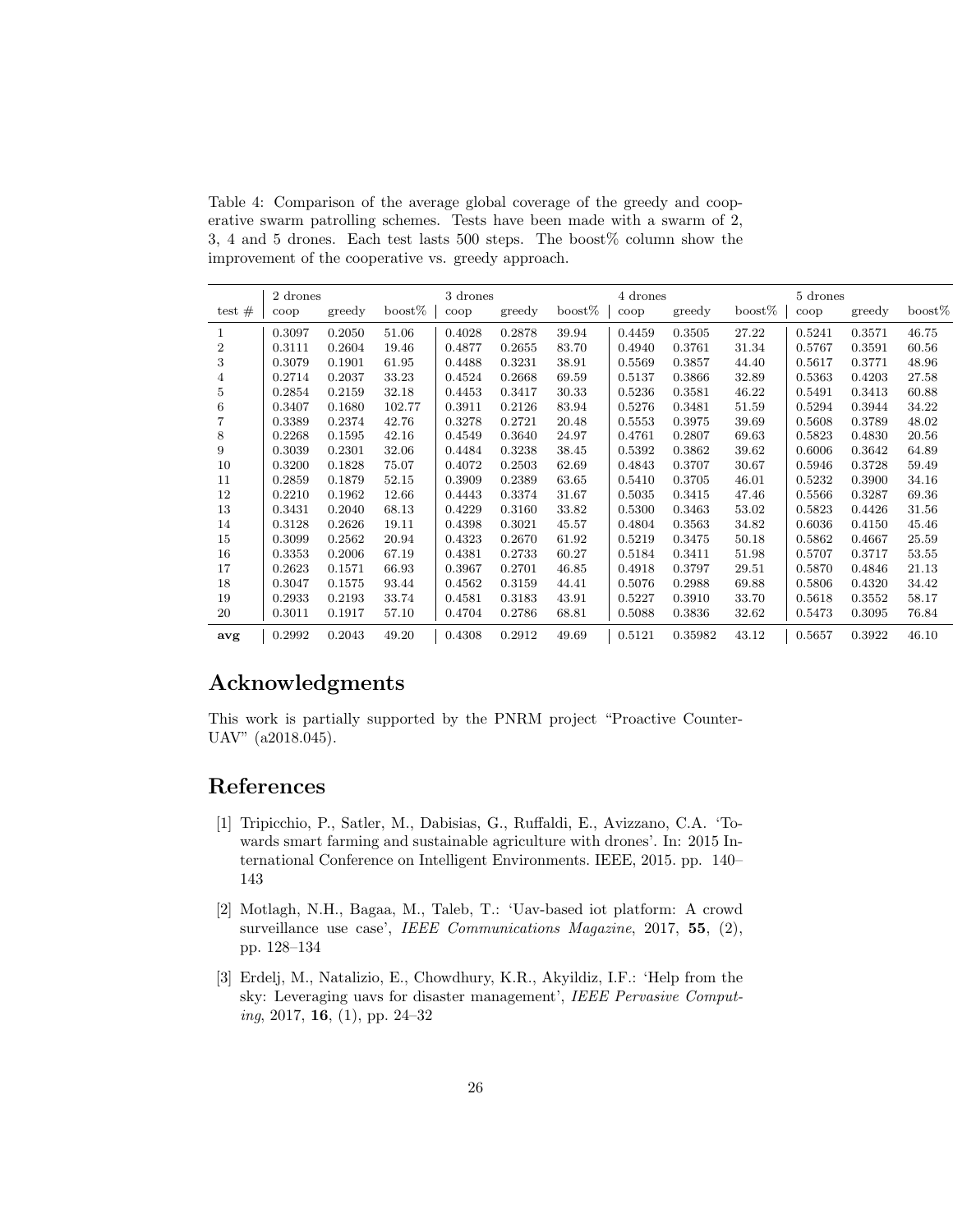- <span id="page-26-0"></span>[4] Silvagni, M., Tonoli, A., Zenerino, E., Chiaberge, M.: 'Multipurpose uav for search and rescue operations in mountain avalanche events', Geomatics, Natural Hazards and Risk, 2017, 8,  $(1)$ , pp. 18–33
- <span id="page-26-1"></span>[5] Cruzan, M.B., Weinstein, B.G., Grasty, M.R., Kohrn, B.F., Hendrickson, E.C., Arredondo, T.M., et al.: 'Small unmanned aerial vehicles (microuavs, drones) in plant ecology', Applications in plant sciences, 2016, 4, (9)
- <span id="page-26-2"></span>[6] Thiels, C.A., Aho, J.M., Zietlow, S.P., Jenkins, D.H.: 'Use of unmanned aerial vehicles for medical product transport', Air medical journal, 2015, 34, (2), pp. 104–108
- <span id="page-26-3"></span>[7] Piciarelli, C., Foresti, G.L. 'Drone patrolling with reinforcement learning'. In: Proceedings of the 13th International Conference on Distributed Smart Cameras. Trento, Italy, 2019.
- <span id="page-26-4"></span>[8] Galceran, E., Carreras, M.: 'A survey on coverage path planning for robotics', Robotics and Autonomous Systems, 2013,  $61$ , (12), pp. 1258 – 1276
- <span id="page-26-5"></span>[9] Cabreira, T.M., Brisolara, L.B., Ferreira.Jr., P.R.: 'Survey on coverage path planning with unmanned aerial vehicles', Drones, 2019, 3, (1)
- <span id="page-26-6"></span>[10] Piciarelli, C., Esterle, L., Khan, A., Rinner, B., Foresti, G.L.: 'Dynamic reconfiguration in camera networks: A short survey', IEEE Transactions on Circuits and Systems for Video Technology, 2016, 26, (5), pp. 965–977
- <span id="page-26-7"></span>[11] Yanmaz, E., Yahyanejad, S., Rinner, B., Hellwagner, H., Bettstetter, C.: 'Drone networks: Communications, coordination, and sensing', Ad Hoc Networks, 2018, 68, pp.  $1 - 15$ . advances in Wireless Communication and Networking for Cooperating Autonomous Systems
- <span id="page-26-8"></span>[12] Wischounig.Strucl, D., Rinner, B.: 'Resource aware and incremental mosaics of wide areas from small-scale uavs', Machine Vision and Applications, 2015, 26, (7), pp. 885–904
- <span id="page-26-9"></span>[13] Bentz, W., Panagou, D. '3d dynamic coverage and avoidance control in power-constrained uav surveillance networks'. In: 2017 International Conference on Unmanned Aircraft Systems (ICUAS), 2017. pp. 1–10
- <span id="page-26-10"></span>[14] Di Franco, C., Buttazzo, G. 'Energy-aware coverage path planning of uavs'. In: 2015 IEEE International Conference on Autonomous Robot Systems and Competitions, 2015. pp. 111–117
- <span id="page-26-11"></span>[15] Curiac, D.I., Volosencu, C.: 'Path planning algorithm based on arnold cat map for surveillance uavs', Defence Science Journal, 2015, 65, (6), pp. 483– 488